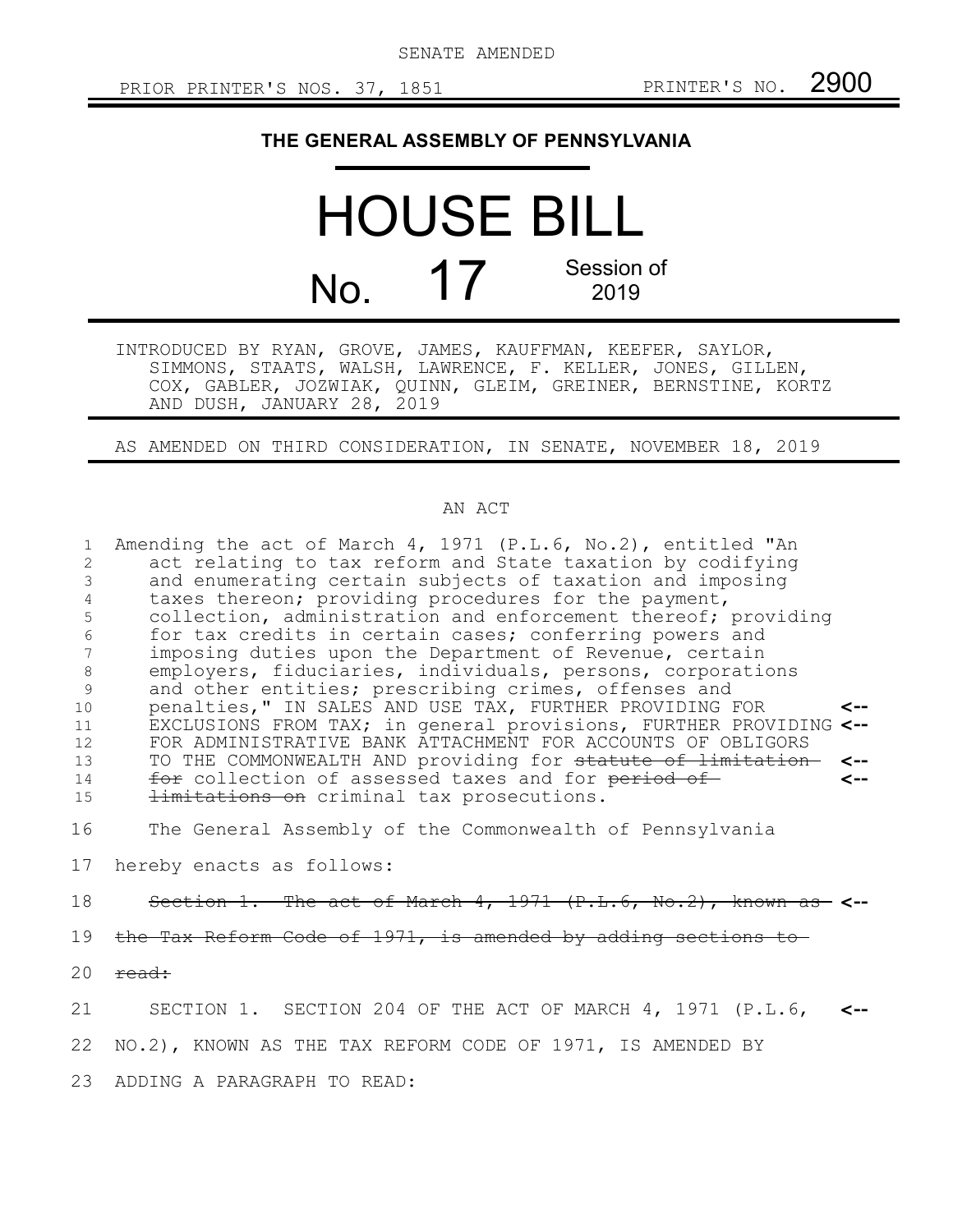SECTION 204. EXCLUSIONS FROM TAX.--THE TAX IMPOSED BY SECTION 202 SHALL NOT BE IMPOSED UPON ANY OF THE FOLLOWING: \* \* \* (73) THE SALE AT RETAIL OR USE BY A FINANCIAL INSTITUTION OF CANNED COMPUTER SOFTWARE DIRECTLY UTILIZED IN CONDUCTING THE BUSINESS OF BANKING. FOR THE PURPOSES OF THIS CLAUSE, THE FOLLOWING WORDS AND PHRASES SHALL HAVE THE FOLLOWING MEANINGS: "DIRECTLY UTILIZED IN CONDUCTING THE BUSINESS OF BANKING" INCLUDES THE PURCHASE OF CANNED COMPUTER SOFTWARE BY A FINANCIAL INSTITUTION TO BE USED IN TRANSACTIONS WITH CUSTOMERS AND SERVICE PROVIDERS. THE TERM DOES NOT INCLUDE THE PURCHASE OF CANNED COMPUTER SOFTWARE BY ENTITIES, OTHER THAN A FINANCIAL INSTITUTION, SUCH AS HOLDING COMPANIES AND SUBSIDIARIES OF A FINANCIAL INSTITUTION. "FINANCIAL INSTITUTION" MEANS AN INSTITUTION DOING BUSINESS IN THIS COMMONWEALTH SUBJECT TO THE TAX IMPOSED BY ARTICLE VII OR ARTICLE XV. SECTION 2. SECTION 3003.22 OF THE ACT IS AMENDED TO READ: SECTION 3003.22. ADMINISTRATIVE BANK ATTACHMENT FOR ACCOUNTS OF OBLIGORS TO THE COMMONWEALTH.--(A) THE FOLLOWING SHALL APPLY: (1) EXCEPT AS PROHIBITED BY FEDERAL OR STATE LAW, A FINANCIAL INSTITUTION DOING BUSINESS IN THIS COMMONWEALTH SHALL, UPON REQUEST, AND NOT MORE OFTEN THAN QUARTERLY, UNDERTAKE REASONABLE EFFORTS TO PROVIDE A REPORT CONTAINING IDENTIFYING INFORMATION AND ASSET INFORMATION AS THE DEPARTMENT MAY SPECIFY FOR ANY OBLIGOR AS IDENTIFIED BY THE DEPARTMENT BY NAME AND SOCIAL SECURITY NUMBER, FEDERAL EMPLOYER IDENTIFICATION NUMBER OR OTHER TAXPAYER IDENTIFICATION NUMBER. THE REPORT AND INFORMATION SHALL BE IN THE FORM AND FORMAT AS PRESCRIBED BY THE 1 2 3 4 5 6 7 8 9 10 11 12 13 14 15 16 17 18 19 20 21 22 23 24 25 26 27 28 29 30

20190HB0017PN2900 - 2 -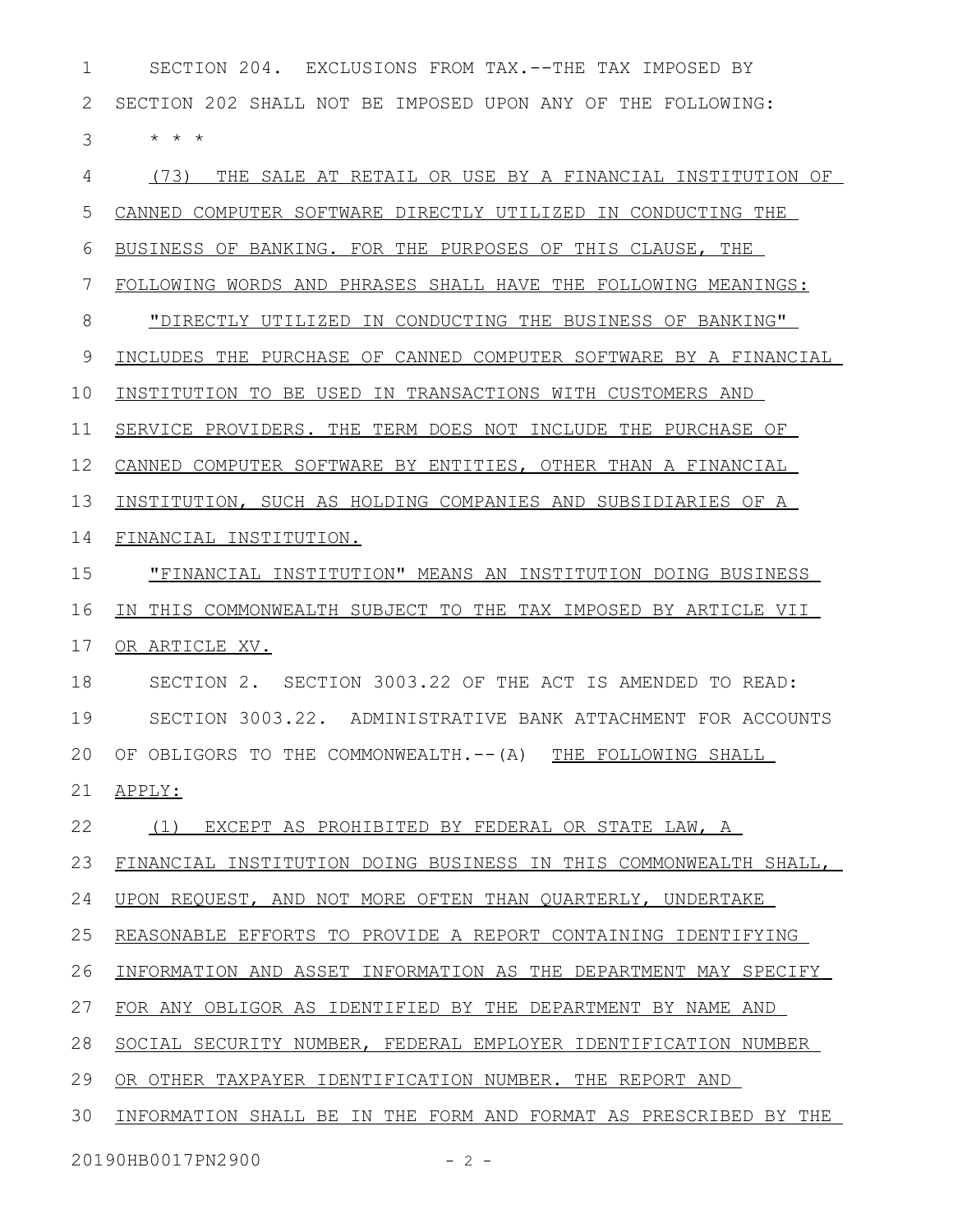| 1            | DEPARTMENT PURSUANT TO SUBSECTIONS (E) AND (P).                     |
|--------------|---------------------------------------------------------------------|
| $\mathbf{2}$ | (2)<br>THE DEPARTMENT SHALL PROVIDE INFORMATION IDENTIFYING THE     |
| 3            | OBLIGORS FOR WHICH FINANCIAL INSTITUTIONS ARE REQUIRED TO           |
| 4            | PROVIDE REPORTS UNDER PARAGRAPH (1) IN A STANDARD AND GENERALLY     |
| 5            | UTILIZED ELECTRONIC MACHINE READABLE FORMAT. IF REQUESTED BY A      |
| 6            | FINANCIAL INSTITUTION, THE DEPARTMENT SHALL COORDINATE THE          |
| 7            | REQUESTS AND THE SUBMISSION OF REPORTS UNDER THIS SECTION WITH      |
| 8            | SIMILAR PROCEDURES UTILIZED FOR DATA EXCHANGES UNDER 23 PA.C.S.     |
| 9            | \$ 4304.1 (RELATING TO COOPERATION OF GOVERNMENT AND                |
| 10           | NONGOVERNMENT AGENCIES).                                            |
| 11           | REPORTS PROVIDING IDENTIFYING AND ASSET INFORMATION<br>(3)          |
| 12           | UNDER THIS SUBSECTION SHALL BE PROVIDED TO THE DEPARTMENT WITHIN    |
| 13           | THIRTY DAYS OF RECEIPT OF REQUESTS FOR REPORTS FROM THE             |
| 14           | DEPARTMENT, UNLESS THE DEPARTMENT FOR GOOD CAUSE EXTENDS THE        |
| 15           | DEADLINE FOR PROVIDING REPORTS.                                     |
| 16           | (B)<br>THE DEPARTMENT AND FINANCIAL INSTITUTIONS ARE AUTHORIZED     |
| 17           | TO ENTER INTO AGREEMENTS FOR THE PURPOSE OF CARRYING OUT THE        |
| 18           | PROVISIONS OF THIS SECTION, WHICH MAY MODIFY THE PROCEDURES         |
| 19           | CONTAINED IN THE DEPARTMENT'S GUIDELINES AS OTHERWISE PROVIDED      |
| 20           | BY SUBSECTION (P).                                                  |
| 21           | (C)<br>THE FOLLOWING SHALL APPLY:                                   |
| 22           | (1)<br>INFORMATION TRANSMITTED, PROVIDED OR COLLECTED PURSUANT      |
| 23           | TO THIS SECTION SHALL BE CONFIDENTIAL AND MAY BE USED BY THE        |
| 24           | DEPARTMENT SOLELY FOR OFFICIAL PURPOSES RELATING TO THE             |
| 25           | ADMINISTRATION AND COLLECTION OF TAXES.                             |
| 26           | (2)<br>INFORMATION TRANSMITTED, PROVIDED OR COLLECTED PURSUANT      |
| 27           | THIS SECTION BY A FINANCIAL INSTITUTION OR THE INSTITUTION'S<br>TO. |
| 28           | AGENTS AND SENT TO THE DEPARTMENT SHALL NOT CONSTITUTE A BREACH     |
| 29           | OF CONFIDENTIALITY AND THIS SECTION SHALL NOT IMPOSE ADDITIONAL     |
| 30           | CONFIDENTIALITY REQUIREMENTS UPON A FINANCIAL INSTITUTION.          |
|              |                                                                     |

20190HB0017PN2900 - 3 -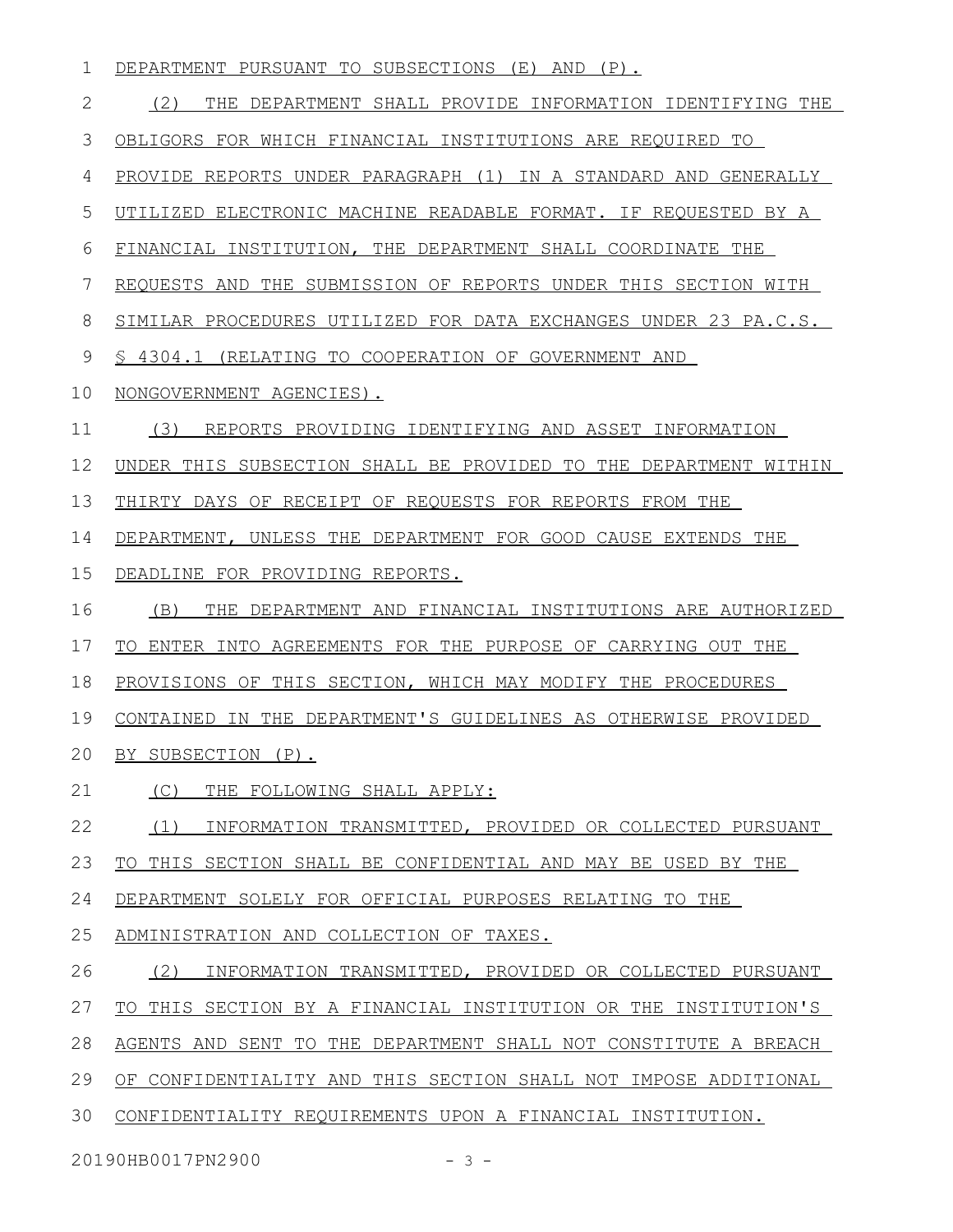| 1  | (3)<br>THE DEPARTMENT SHALL ESTABLISH PROCEDURES TO REVIEW, ON   |
|----|------------------------------------------------------------------|
| 2  | AT LEAST A QUARTERLY BASIS, WHETHER INFORMATION COLLECTED        |
| 3  | PURSUANT TO THIS SECTION CONTINUES TO BE NEEDED TO COLLECT       |
| 4  | DELINQUENT TAXES AND, UPON A DETERMINATION THAT THE INFORMATION  |
| 5  | IS NOT NEEDED, TO REQUIRE THE PERMANENT EXPUNGEMENT OF THE       |
| 6  | INFORMATION FROM THE DEPARTMENT'S RECORDS AND THE RECORDS OF ANY |
| 7  | PERSON TO WHICH THE INFORMATION HAS BEEN MADE AVAILABLE,         |
| 8  | INCLUDING ANY AUTOMATED DATA EXCHANGE UTILIZED BY THE            |
| 9  | DEPARTMENT. WITHIN SEVEN DAYS FOLLOWING THE RECEIPT OF NEW       |
| 10 | REPORTS AND INFORMATION UNDER SUBSECTION (A), ALL PREVIOUS       |
| 11 | INFORMATION COLLECTED PURSUANT TO THIS SECTION SHALL BE          |
| 12 | PERMANENTLY EXPUNGED FROM THE RECORDS OF THE DEPARTMENT AND THE  |
| 13 | DEPARTMENT'S REPRESENTATIVES, INCLUDING ANY AUTOMATED DATA       |
| 14 | EXCHANGE UTILIZED BY THE DEPARTMENT.                             |
| 15 | ANY EMPLOYE OR AGENT OF THE DEPARTMENT, OR AN AUTOMATED<br>(4)   |
| 16 | DATA EXCHANGE WHO DIVULGES OR RETAINS INFORMATION IN A MANNER    |
| 17 | NOT PROVIDED IN THIS SUBSECTION, OR LACKS GOOD FAITH FOR A       |
| 18 | DISCLOSURE NOT AUTHORIZED UNDER THIS SECTION, COMMITS A          |
| 19 | MISDEMEANOR OF THE THIRD DEGREE AND, UPON CONVICTION, SHALL BE   |
| 20 | SENTENCED TO PAY A FINE OF UP TO ONE THOUSAND DOLLARS (\$1,000)  |
| 21 | PER VIOLATION AND COSTS AND SHALL BE SUBJECT TO A TERM OF        |
| 22 | IMPRISONMENT OF NOT MORE THAN ONE YEAR, OR BOTH.                 |
| 23 | A FINANCIAL INSTITUTION SHALL BE ENTITLED TO PAYMENT<br>(D)      |
| 24 | FROM THE DEPARTMENT IN THE AMOUNT OF TWO HUNDRED AND FIFTY       |
| 25 | DOLLARS (\$250) PER QUARTER FOR CONDUCTING DATA MATCHES PURSUANT |
| 26 | TO THIS SECTION.                                                 |
| 27 | THE DEPARTMENT, IN CONSULTATION WITH ASSOCIATIONS<br>(E)         |
| 28 | REPRESENTING FINANCIAL INSTITUTIONS, SHALL DEVELOP PROPOSED      |
| 29 | GUIDELINES AND THE DEPARTMENT SHALL PUBLISH FINAL GUIDELINES FOR |
| 30 | THE DEPARTMENT'S DATA MATCHING PROCESSES AND USES FOR THE        |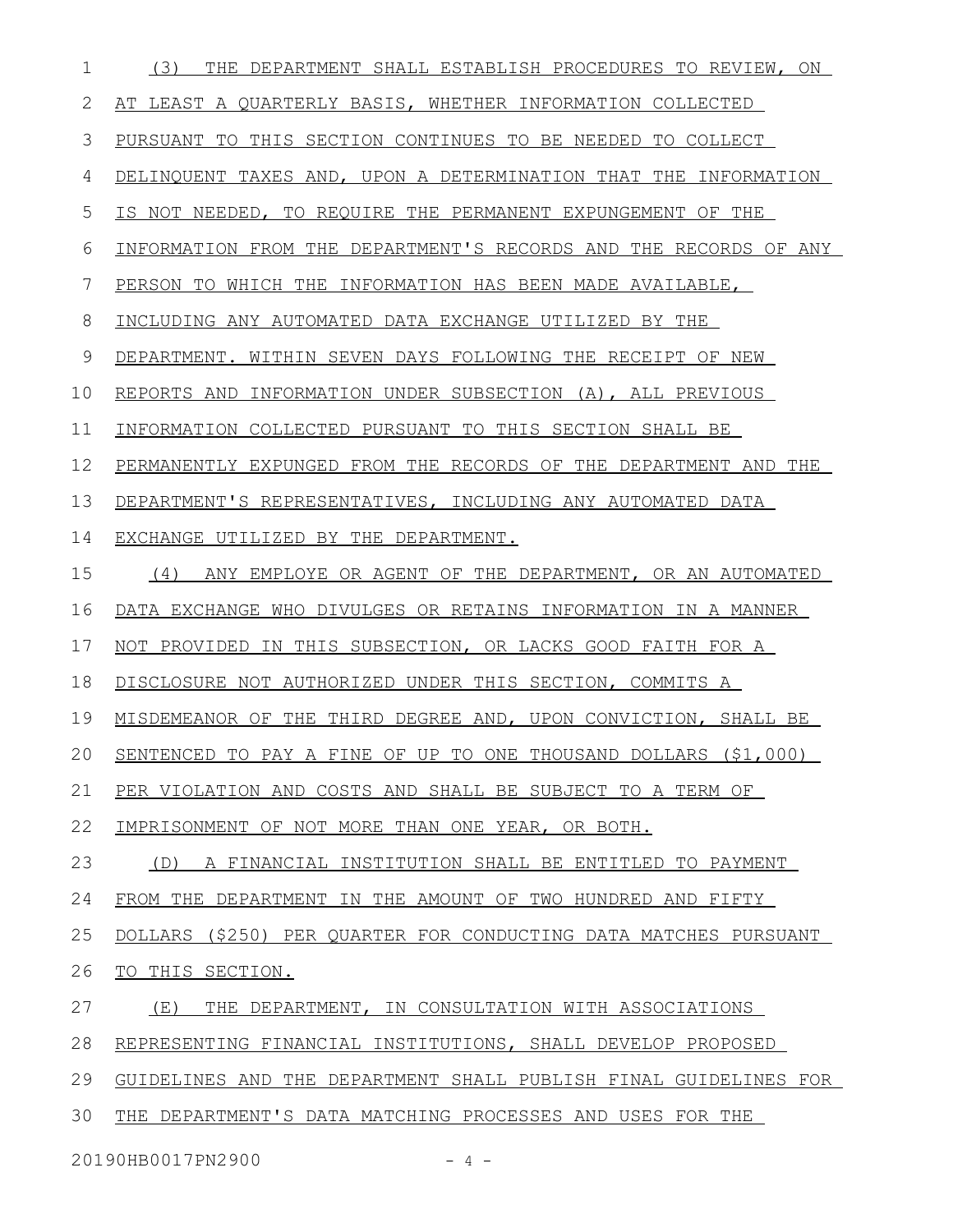COLLECTION OF INFORMATION REQUIRED UNDER THIS SECTION WHICH SHALL BE CONDUCTED NO MORE FREQUENTLY THAN ON A QUARTERLY BASIS. THE DEPARTMENT MAY DESIGNATE AN AGENT FOR THE COLLECTION OF INFORMATION UNDER THIS SECTION FROM THE FINANCIAL INSTITUTIONS, WHICH MAY INCLUDE AN AUTOMATED DATA EXCHANGE ORGANIZATION WHO SHALL HAVE THE AUTHORITY TO ENTER INTO AGREEMENTS FOR THE MANNER OF PROVIDING INFORMATION EXCHANGES AS THE AGENT AND FINANCIAL INSTITUTION MAY AGREE. THE GUIDELINES SHALL NOT BE SUBJECT TO REVIEW UNDER SECTION 205 OF THE ACT OF JULY 31, 1968 (P.L.769, NO.240), REFERRED TO AS THE COMMONWEALTH DOCUMENTS LAW, OR SECTION 204(B) OF THE ACT OF OCTOBER 15, 1980 (P.L.950, NO.164), KNOWN AS THE COMMONWEALTH ATTORNEYS ACT, OR THE ACT OF JUNE 25, 1982 (P.L.633, NO.181), KNOWN AS THE REGULATORY REVIEW ACT. (F) PROVIDED THAT AN OBLIGOR HAS NOT ENTERED INTO AND IS IN COMPLIANCE WITH A DEFERRED PAYMENT PLAN WITH THE DEPARTMENT, THE DEPARTMENT MAY ORDER THE ATTACHMENT AND SEIZURE OF FUNDS IN AN OBLIGOR'S ACCOUNT THAT THE DEPARTMENT REASONABLY BELIEVES TO 18 HOLD PROPERTY SUBJECT TO A TAX LIEN RECORDED IN FAVOR OF THE COMMONWEALTH FOR TAX, INTEREST, ADDITIONS OR PENALTIES DUE TO THE COMMONWEALTH. UPON RECEIVING SEIZED FUNDS, THE DEPARTMENT SHALL APPLY THE AMOUNT SEIZED TO THE OBLIGOR'S TAX LIEN 22 OBLIGATION. 1 2 3 4 5 6 7 8 9 10 11 12 13 14 15 16 17 19 20 21

[(B)] (G) (1) IF THE DEPARTMENT HAS A REASONABLE BELIEF THAT AN OBLIGOR'S ACCOUNT HOLDS PROPERTY SUBJECT TO A TAX LIEN IN FAVOR OF THE COMMONWEALTH, THE DEPARTMENT MAY ORDER THE ATTACHMENT OF FUNDS IN THE OBLIGOR'S ACCOUNT BY SENDING A NOTICE TO THE FINANCIAL INSTITUTION. 23 24 25 26 27

(2) THE NOTICE GIVEN TO A FINANCIAL INSTITUTION ATTACHING AN ACCOUNT OF THE OBLIGOR SHALL BE SENT BY AN ELECTRONIC FORMAT OR 29 ANY OTHER REASONABLE MANNER AS AGREED TO BY THE DEPARTMENT AND 3028

20190HB0017PN2900 - 5 -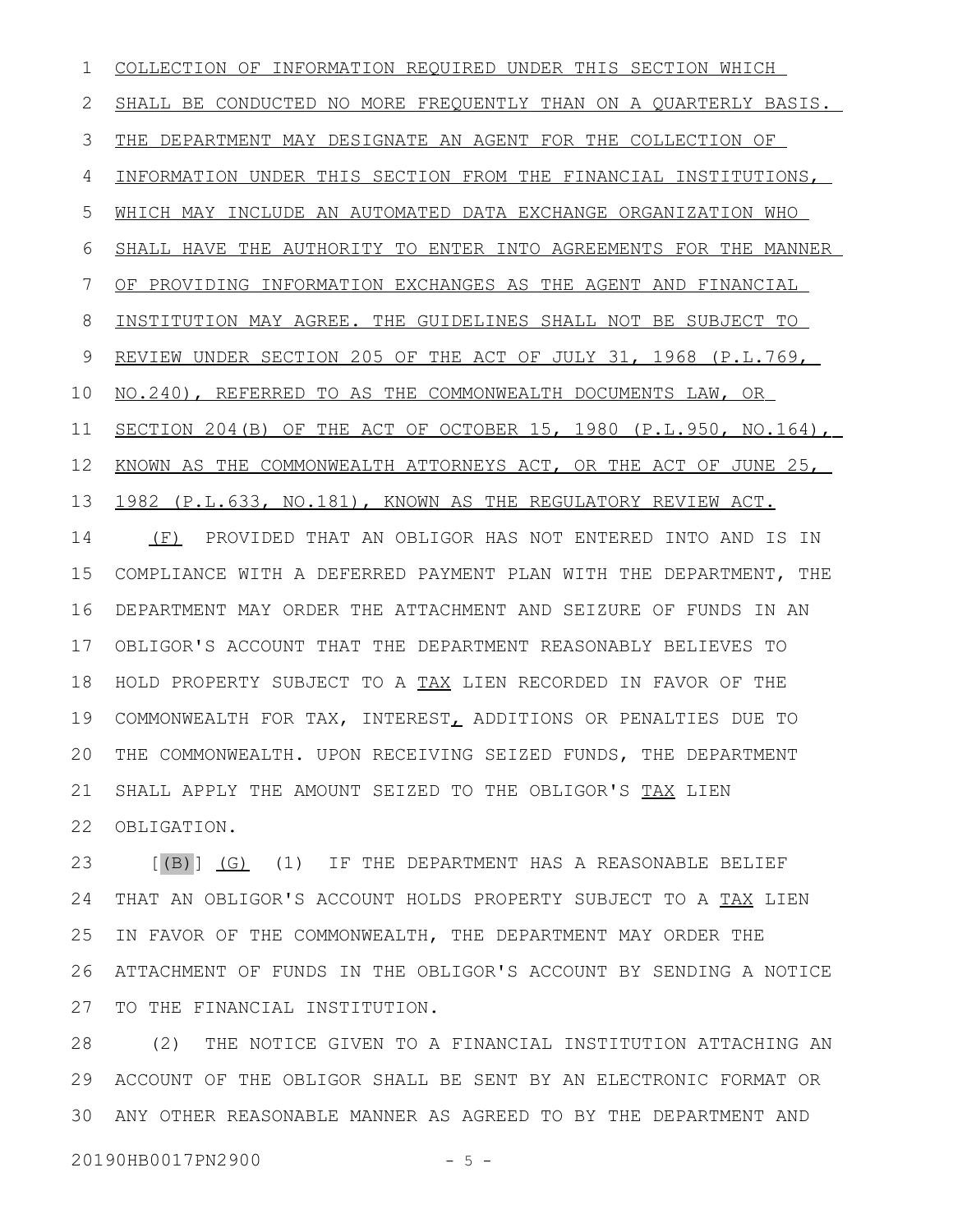THE FINANCIAL INSTITUTION. 1

(3) THE NOTICE SHALL INCLUDE ALL OF THE FOLLOWING: 2

(I) THE NAME OF THE OBLIGOR. 3

(II) THE AMOUNT OF THE COMMONWEALTH'S TAX LIEN, INCLUDING INTEREST AND PENALTY ACCRUED UP TO FORTY-FIVE DAYS AFTER THE DATE OF NOTICE. 4 5 6

(III) THE CURRENT OR LAST KNOWN ADDRESS OF THE OBLIGOR. 7

(IV) THE SOCIAL SECURITY NUMBER, FEDERAL EMPLOYER 9 IDENTIFICATION NUMBER OR OTHER TAXPAYER IDENTIFICATION NUMBER OF 10 THE OBLIGOR. 8

(V) AN ORDER TO IMMEDIATELY ATTACH ONE OR MORE ACCOUNTS HELD 11 BY THE FINANCIAL INSTITUTION IN THE NAME OF THE OBLIGOR FOR AN 12 AGGREGATE AMOUNT EQUAL TO THE LESSER OF THE AMOUNTS IN ALL 13 14 ACCOUNTS OR THE COMMONWEALTH'S TAX LIEN.

[(C)] (H) (1) UPON RECEIPT OF THE NOTICE DESCRIBED IN SUBSECTION [(B)] (G), THE FINANCIAL INSTITUTION SHALL, BY THE END OF THE FIFTH BUSINESS DAY FOLLOWING THE DATE OF THE NOTICE, 17 18 ATTACH ONE OR MORE OF THE ACCOUNTS OF THE OBLIGOR HELD BY THE FINANCIAL INSTITUTION FOR AN AGGREGATE AMOUNT EQUAL TO THE 19 LESSER OF: 20 15 16

(I) THE TOTAL OF THE AMOUNTS IN ALL THE ACCOUNTS OF THE 21 OBLIGOR HELD BY THE FINANCIAL INSTITUTION AS OF THE DATE OF 22 23 ATTACHMENT; OR

(II) THE AMOUNT STATED IN THE NOTICE. 24

UPON THE ATTACHMENT AND UNTIL THE FINANCIAL INSTITUTION RECEIVES FURTHER NOTICE FROM THE DEPARTMENT OR ON ORDER OF A COURT, AS 26 27 PROVIDED IN THIS SECTION, THE FINANCIAL INSTITUTION MAY NOT ALLOW ANY ACTIVITY TO REDUCE THE AMOUNTS IN ANY OF THE ACCOUNTS 28 29 BELOW THE AMOUNT OF THE ATTACHMENT. 25

(2) WITHIN FIVE DAYS AFTER DATE OF NOTICE TO THE FINANCIAL 3020190HB0017PN2900 - 6 -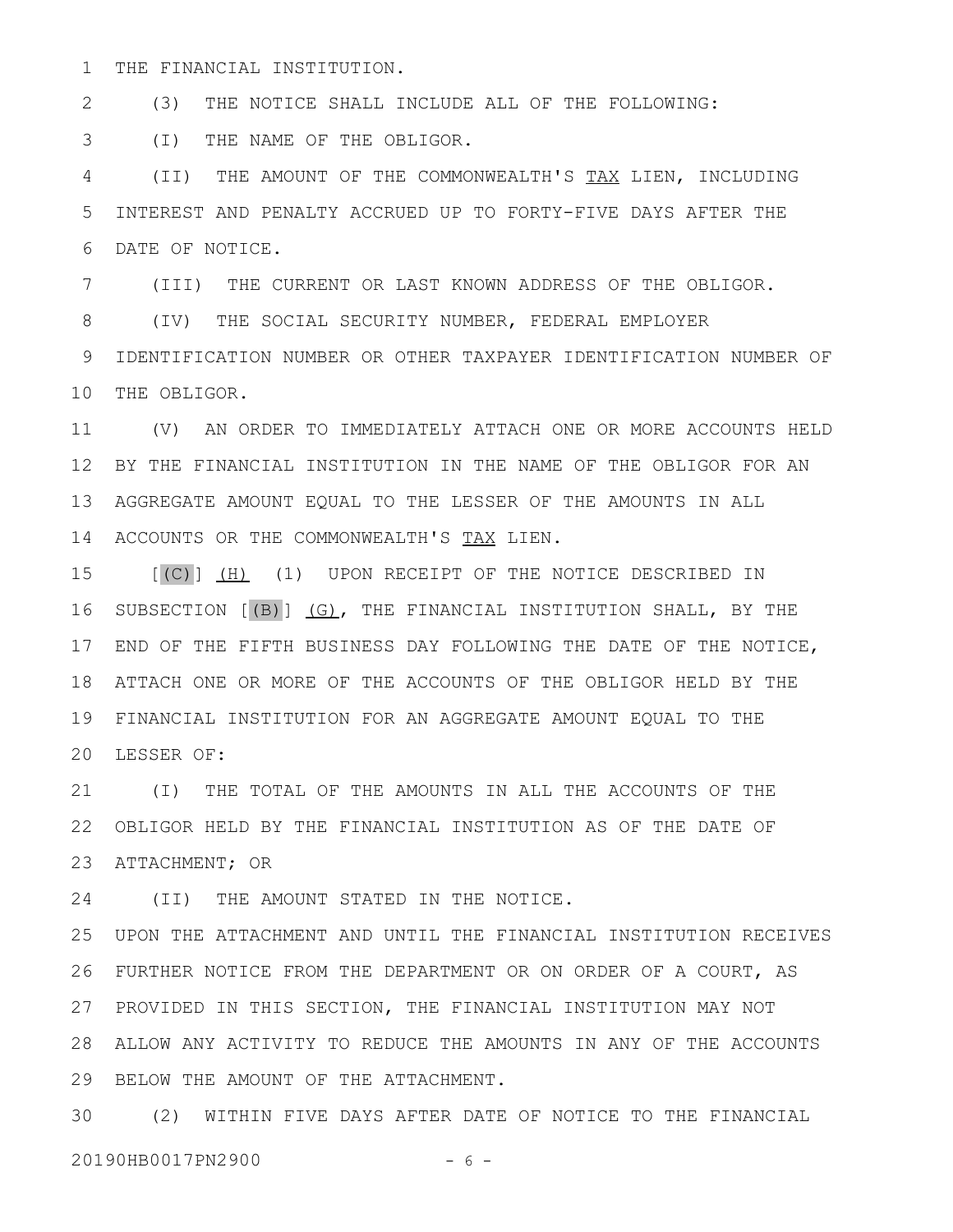INSTITUTION DESCRIBED IN SUBSECTION [(B)] (G), THE FINANCIAL INSTITUTION SHALL INFORM THE DEPARTMENT THAT THE FINANCIAL INSTITUTION HAS COMPLIED WITH THE ATTACHMENT ORDER AND SHALL 3 SPECIFY THE AGGREGATE AMOUNT ATTACHED PURSUANT TO THE ORDER. 1 2 4

(3) FINANCIAL INSTITUTION FEES FOR COSTS ARE ALLOWABLE AS FOLLOWS: 5 6

(I) THE FINANCIAL INSTITUTION MAY ASSESS A REASONABLE ADMINISTRATIVE FEE AGAINST THE ACCOUNTS OR THE OBLIGOR IN ADDITION TO THE AMOUNT ATTACHED. AN ADMINISTRATIVE FEE MAY 10 INCLUDE A FEE PERMITTED TO BE ASSESSED UNDER AN AGREEMENT 11 BETWEEN THE OBLIGOR AND THE FINANCIAL INSTITUTION IN CONNECTION WITH THE EARLY WITHDRAWAL OF A CERTIFICATE OF DEPOSIT ATTACHED UNDER THIS SECTION. 13 7 8 9 12

(II) IN THE CASE OF INSUFFICIENT FUNDS TO COVER BOTH THE FEE AUTHORIZED BY SUBPARAGRAPH (I) AND THE AMOUNT IDENTIFIED IN THE 15 16 NOTICE UNDER SUBSECTION [(B)] (G), THE FINANCIAL INSTITUTION MAY FIRST DEDUCT THE FEE FROM THE AMOUNT ATTACHED AND RETAIN IT FROM 17 THE AMOUNT SEIZED AND FORWARDED TO THE DEPARTMENT AS PROVIDED IN 18 19 THIS SECTION. 14

(III) A FINANCIAL INSTITUTION SHALL NOT BE REQUIRED TO REIMBURSE FEES ASSESSED AGAINST AN ACCOUNT OR AN OBLIGOR AS A RESULT OF THE DEPARTMENT INSTITUTING AN ACTION UNDER THIS 20 21 22

SECTION OR AS OTHERWISE PERMITTED BY LAW OR AUTHORIZED BY 23 24

CONTRACT EVEN IF THERE IS A SUCCESSFUL CHALLENGE OR RELIEF IS GRANTED UNDER SUBSECTION (J). 25

[(D)] (I) (1) EXCEPT AS OTHERWISE PROVIDED IN PARAGRAPH (3), NO LATER THAN FIVE BUSINESS DAYS AFTER THE DATE OF THE NOTICE IN SUBSECTION [(B)(2)] (G)(2), THE DEPARTMENT SHALL SEND A NOTICE TO THE OBLIGOR BY FIRST CLASS MAIL TO THE OBLIGOR'S 29 CURRENT OR LAST KNOWN ADDRESS AND MAY ATTEMPT TO DELIVER 3026 27 28

20190HB0017PN2900 - 7 -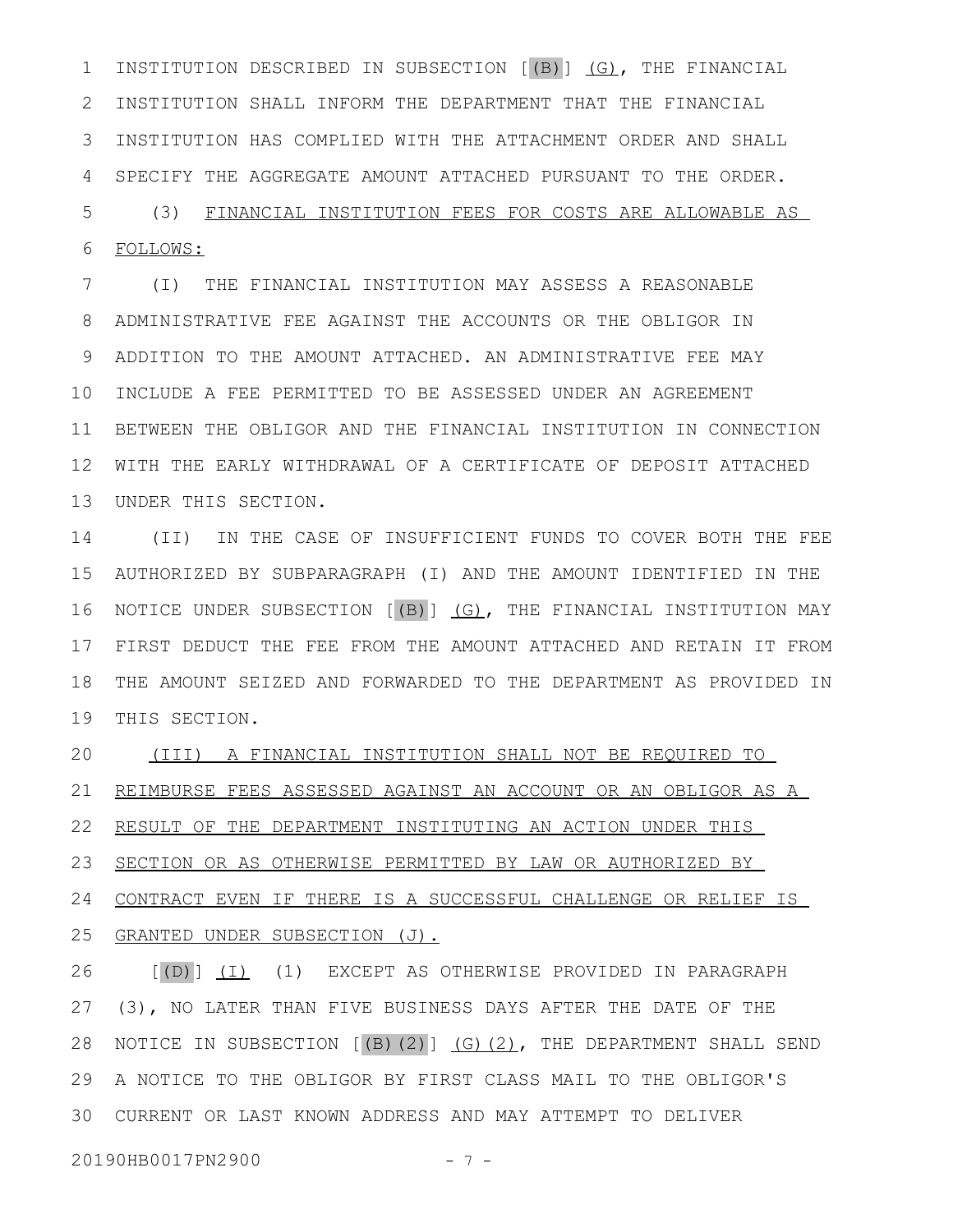PERSONAL NOTICE TO THE OBLIGOR. 1

(2) THE NOTICE SHALL CONTAIN THE FOLLOWING INFORMATION: 2

(I) THE ADDRESS OF THE DEPARTMENT. 3

(II) THE TELEPHONE NUMBER, ADDRESS AND NAME OF A CONTACT PERSON AT THE DEPARTMENT. 4 5

(III) THE NAME AND SOCIAL SECURITY NUMBER, FEDERAL EMPLOYER IDENTIFICATION NUMBER OR OTHER TAXPAYER IDENTIFICATION NUMBER OF THE OBLIGOR. 6 7 8

(IV) THE CURRENT OR LAST KNOWN ADDRESS OF THE OBLIGOR. 9

(V) THE TOTAL AMOUNT OF THE COMMONWEALTH'S TAX LIEN OWED BY THE OBLIGOR, INCLUDING INTEREST AND PENALTY ACCRUED UP TO FORTY-FIVE DAYS AFTER THE DATE OF NOTICE. 10 11 12

(VI) THE DATE THE NOTICE IS BEING SENT. 13

(VII) A STATEMENT INFORMING THE OBLIGOR THAT THE DEPARTMENT HAS ORDERED THE FINANCIAL INSTITUTION TO ATTACH THE AMOUNT OF 16 THE COMMONWEALTH'S TAX LIEN OWED BY THE OBLIGOR FROM ONE OR MORE 17 OF THE ACCOUNTS OF THE OBLIGOR. 14 15

(VIII) FOR EACH ACCOUNT OF THE OBLIGOR, THE NAME OF THE FINANCIAL INSTITUTION THAT HAS BEEN GIVEN NOTICE TO ATTACH 19 AMOUNTS AS REQUIRED BY THIS SECTION. 20 18

(IX) A STATEMENT THAT THE ORDER MAY BE CHALLENGED OR RELIEF FROM THE ORDER REQUESTED IN ACCORDANCE WITH SUBSECTION [(E)] (J). 21 22 23

(X) A STATEMENT INFORMING THE OBLIGOR THAT UNLESS A TIMELY CHALLENGE IS MADE BY THE OBLIGOR, THE FINANCIAL INSTITUTION OR 25 26 AN ACCOUNT HOLDER OF INTEREST UNDER SUBSECTION [(E)] (J), THE DEPARTMENT SHALL NOTIFY THE FINANCIAL INSTITUTION TO SEIZE THE 27 AMOUNT ATTACHED BY THE FINANCIAL INSTITUTION AND FORWARD IT TO 28 29 THE DEPARTMENT. 24

(3) THE DEPARTMENT SHALL NOT BE REQUIRED TO SEND THE NOTICE 3020190HB0017PN2900 - 8 -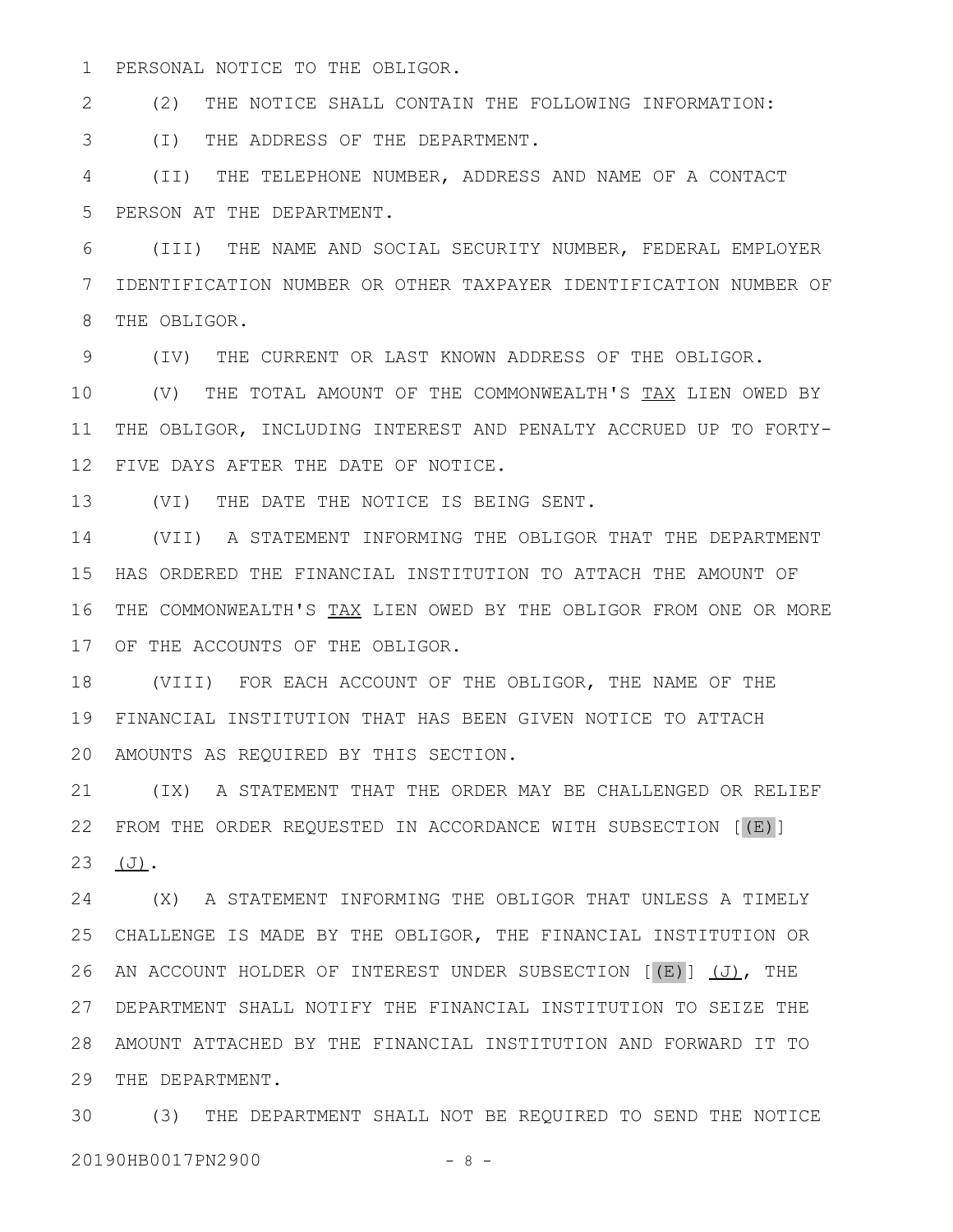DESCRIBED UNDER THIS SUBSECTION IF, PRIOR TO THE TIME THAT THE NOTICE MUST BE SENT, THE DEPARTMENT AND THE OBLIGOR AGREE TO AN ARRANGEMENT UNDER WHICH THE OBLIGOR WILL PAY AMOUNTS OWED UNDER THE COMMONWEALTH'S TAX LIEN. 1 2 3 4

 $[(E)]$   $(J)$   $(1)$  AN OBLIGOR, THE FINANCIAL INSTITUTION OR AN ACCOUNT HOLDER OF INTEREST MAY CHALLENGE THE ACTIONS OF THE DEPARTMENT UNDER THIS SECTION BY FILING A [MOTION] PETITION WITH THE COURT OF COMMON PLEAS WITHIN TEN DAYS OF THE DATE OF THE NOTICE SENT UNDER SUBSECTION [(D)] (I). 5 6 7 8 9

(2) AN OBLIGOR, THE FINANCIAL INSTITUTION OR AN ACCOUNT HOLDER OF INTEREST MAY CHALLENGE OR SEEK RELIEF FROM THE ACTIONS 12 OF THE DEPARTMENT BASED ON: 10 11

(I) A MISTAKE AS TO ANY OF THE FOLLOWING: 13

(A) THE IDENTITY OF THE OBLIGOR. 14

(B) THE OWNERSHIP OF THE ACCOUNT. 15

(C) THE CONTENTS OF THE ACCOUNT. 16

(D) THE AMOUNT OF THE TAX LIEN OBLIGATION DUE. 17

(II) THE EXCLUSION OF THE ACCOUNT FROM ATTACHMENT UNDER THIS SECTION; 18 19

(III) THE FAILURE OF THE DEPARTMENT TO PROPERLY RECORD THE TAX LIEN UPON WHICH THE ATTACHMENT IS BASED; 20 21

(IV) THE FAILURE OF THE DEPARTMENT TO SEND NOTICE TO THE OBLIGOR OF THE ASSESSMENT OR DETERMINATION OF THE TAX, INTEREST, PENALTIES OR ADDITION TO TAX UPON WHICH THE ATTACHMENT IS BASED; 24 22 23

(V) SEVERE ECONOMIC HARDSHIP; 25

(VI) A REQUEST FOR SPOUSAL RELIEF FROM JOINT LIABILITY; OR (VII) ANY OTHER GOOD CAUSE. 26 27

(3) EXCEPT AS PROVIDED IN PARAGRAPH (2)(IV), AN OBLIGOR, THE FINANCIAL INSTITUTION OR AN ACCOUNT HOLDER OF INTEREST MAY NOT 29 CHALLENGE THE ACTIONS OF THE DEPARTMENT BASED ON A MISTAKE OR 3028

20190HB0017PN2900 - 9 -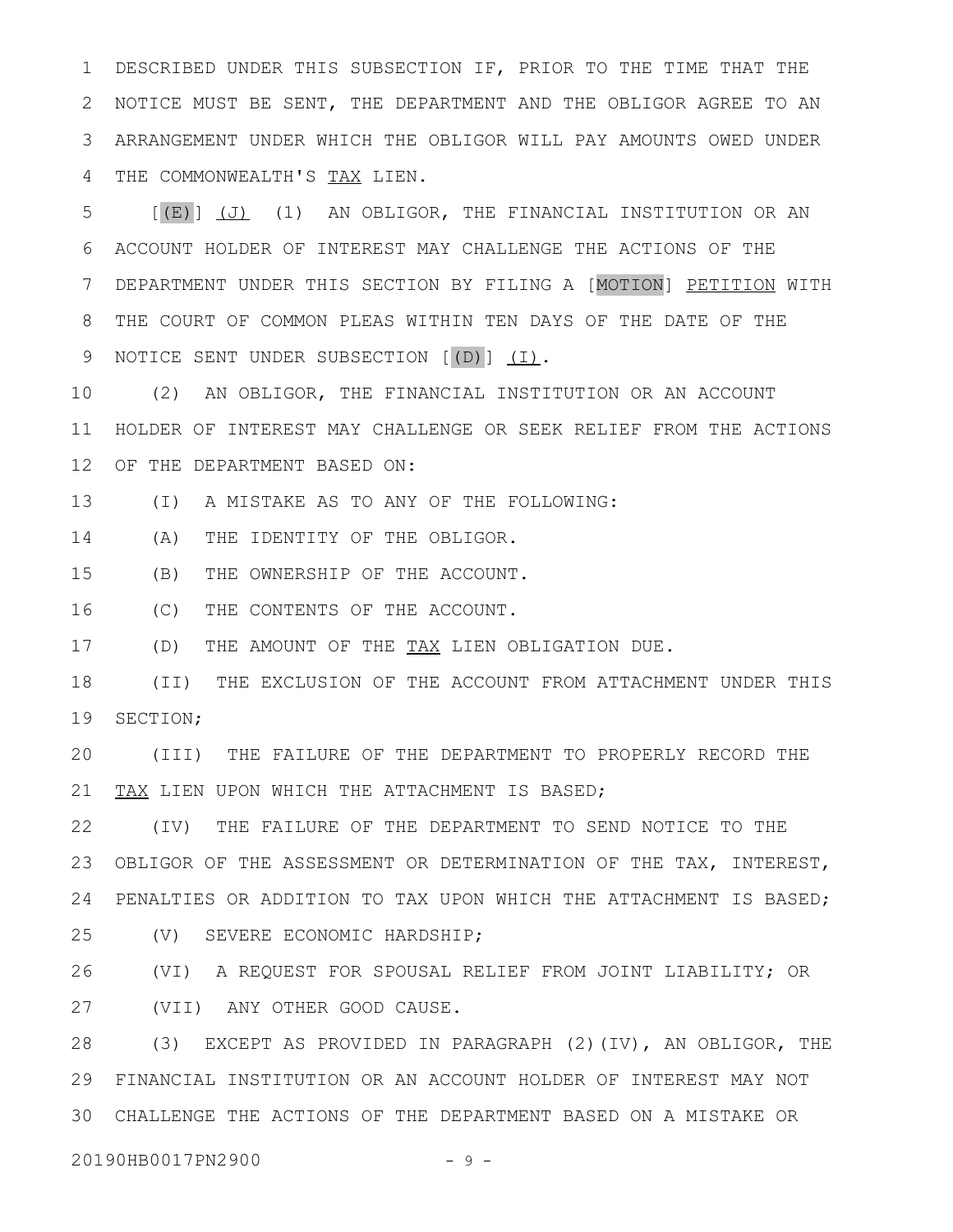ERROR IN THE ORIGINAL ASSESSMENT UNDERLYING A TAX LIEN AGAINST THE OBLIGOR. 1 2

[(F)] (K) (1) IF A TIMELY CHALLENGE OR REQUEST FROM RELIEF IS NOT MADE BY THE OBLIGOR, THE FINANCIAL INSTITUTION OR AN ACCOUNT HOLDER OF INTEREST UNDER SUBSECTION  $[(E)]$  (J), THE DEPARTMENT SHALL DIRECT THE FINANCIAL INSTITUTION TO: (I) SEIZE THE AMOUNT ATTACHED BY THE FINANCIAL INSTITUTION 3 4 5 6 7

AND FORWARD IT TO THE DEPARTMENT; 8

(II) REDUCE THE AMOUNT ATTACHED BY THE FINANCIAL INSTITUTION 10 TO A REVISED AMOUNT AS STATED BY THE DEPARTMENT, SEIZE THE 11 REVISED AMOUNT AND FORWARD IT TO THE DEPARTMENT AND RELEASE THE 12 BALANCE OF THE ACCOUNT; OR 9

(III) RELEASE THE AMOUNT ATTACHED BY THE FINANCIAL 13 INSTITUTION. 14

(2) THE DEPARTMENT MAY DIRECT A FINANCIAL INSTITUTION TO 16 SEIZE AND FORWARD ATTACHED FUNDS BEFORE THE TIME FOR FILING A 17 TIMELY CHALLENGE UNDER SUBSECTION [(E)] (J) UPON AGREEMENT AMONG 18 THE DEPARTMENT, THE OBLIGOR AND, IN CASES WHERE THE DEPARTMENT IS AWARE OF AN ACCOUNT HOLDER OF INTEREST, THE ACCOUNT HOLDER OF 20 INTEREST. 15 19

 $[(G)]$   $(L)$   $(1)$  IF A DETERMINATION IS MADE BY THE COURT, PURSUANT TO A CHALLENGE OR REQUEST FOR RELIEF UNDER SUBSECTION  $[(E)]$   $(J)$ , THAT THE ACCOUNT OF THE OBLIGOR SHOULD NOT HAVE BEEN ATTACHED, THE DEPARTMENT SHALL NOTIFY THE FINANCIAL INSTITUTION, IN THE MANNER SPECIFIED IN SUBSECTION  $[(B)(2)]$   $(G)(2)$ , TO 26 RELEASE THE AMOUNT ATTACHED BY THE FINANCIAL INSTITUTION. 21 22 23 24 25

(2) IF A DETERMINATION IS MADE BY THE COURT, PURSUANT TO A 28 CHALLENGE OR REQUEST FOR RELIEF UNDER SUBSECTION [(E)] (J), TO 29 REDUCE THE AMOUNT ATTACHED BY THE FINANCIAL INSTITUTION, THE DEPARTMENT SHALL NOTIFY THE FINANCIAL INSTITUTION, IN THE MANNER 3027

20190HB0017PN2900 - 10 -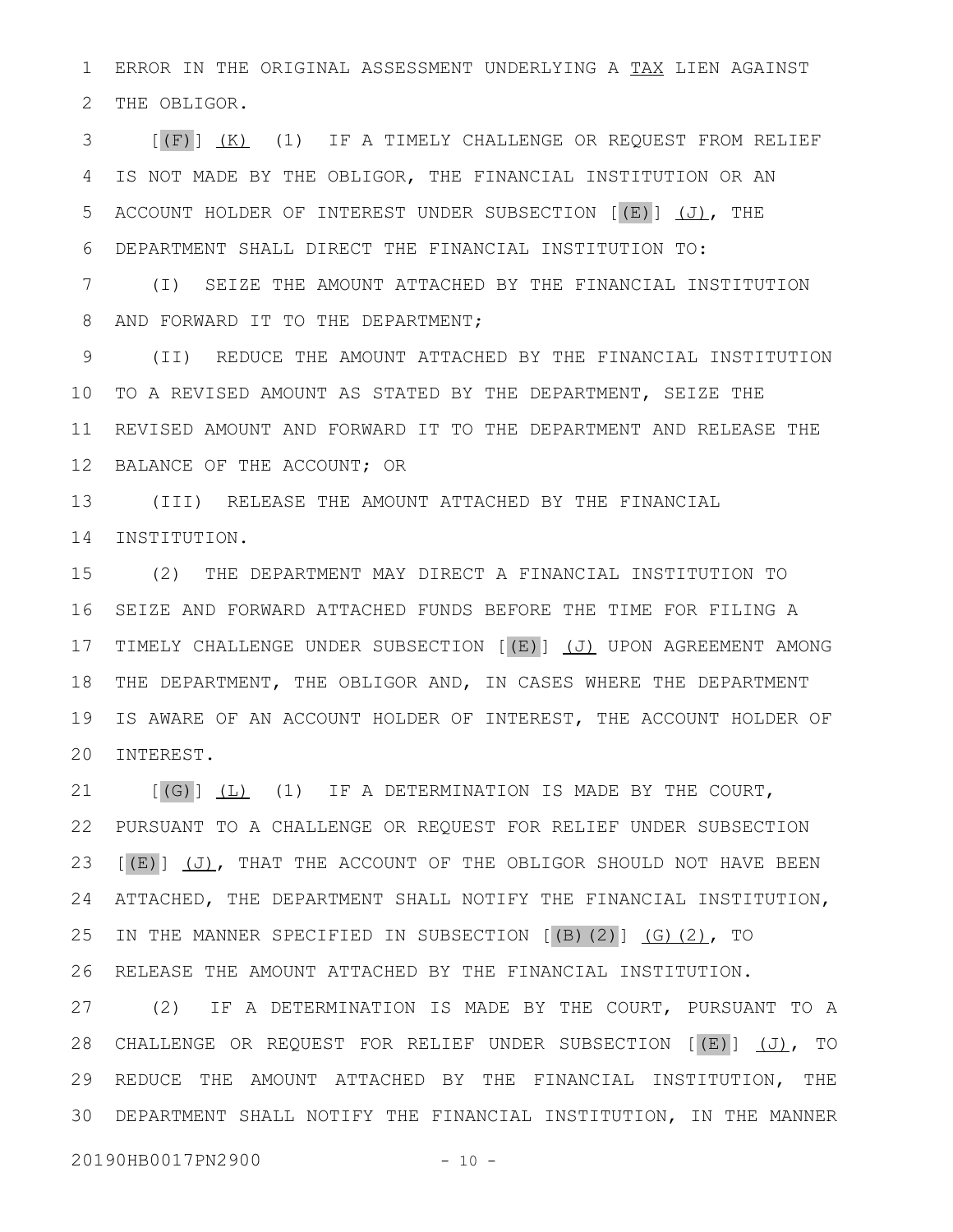SPECIFIED IN SUBSECTION  $[(B) (2)] (G) (2)$ , TO REVISE THE AMOUNT AS STATED BY THE DEPARTMENT, TO SEIZE AND FORWARD THE REVISED AMOUNT TO THE DEPARTMENT AND TO RELEASE THE BALANCE OF THE ACCOUNT ATTACHED BY THE FINANCIAL INSTITUTION. 1 2 3 4

(3) IF A DETERMINATION IS MADE BY THE COURT, PURSUANT TO A CHALLENGE OR REQUEST FOR RELIEF MADE UNDER SUBSECTION [(E)] (J), THAT THE ATTACHMENT BY THE FINANCIAL INSTITUTION WAS PROPER, THE DEPARTMENT SHALL NOTIFY THE FINANCIAL INSTITUTION, IN THE MANNER SPECIFIED IN SUBSECTION  $[(B) (2)] (G) (2)$ , TO SEIZE THE AMOUNT ATTACHED BY THE FINANCIAL INSTITUTION AND FORWARD IT TO THE DEPARTMENT. 5 6 7 8 9 10 11

[(H) A FINANCIAL INSTITUTION THAT COMPLIES WITH AN ORDER AND NOTICE FROM THE DEPARTMENT UNDER THIS SECTION SHALL NOT BE CRIMINALLY OR CIVILLY LIABLE TO ANY PERSON, INCLUDING THE DEPARTMENT, THE OBLIGOR OR ANY ACCOUNT HOLDER OF INTEREST, FOR ANY OF THE FOLLOWING: 12 13 14 15 16

(1) DISCLOSING INFORMATION TO THE DEPARTMENT UNDER THIS SECTION; 17 18

(2) ATTACHING AN ACCOUNT AS DIRECTED BY THE DEPARTMENT; 19

(3) SENDING ANY AMOUNT SEIZED TO THE DEPARTMENT; 20

(4) WRONGFUL DISHONOR OR ANY OTHER CLAIM RELATING TO THE 21

ATTACHMENT AND SEIZURE OF ANY ACCOUNT AS ORDERED BY THE 22

DEPARTMENT; OR 23

(5) ANY OTHER ACTION TAKEN IN GOOD FAITH TO COMPLY WITH THE REQUIREMENTS OF THIS SECTION. 24 25

(I) A FINANCIAL INSTITUTION SHALL NOT BE REQUIRED TO 26

REIMBURSE FEES ASSESSED AGAINST AN ACCOUNT OR AN OBLIGOR AS A 27

RESULT OF THE DEPARTMENT INSTITUTING AN ACTION UNDER THIS 28

SECTION OR AS OTHERWISE PERMITTED BY LAW OR AUTHORIZED BY 29

CONTRACT EVEN IF THERE IS A SUCCESSFUL CHALLENGE OR RELIEF IS 30

20190HB0017PN2900 - 11 -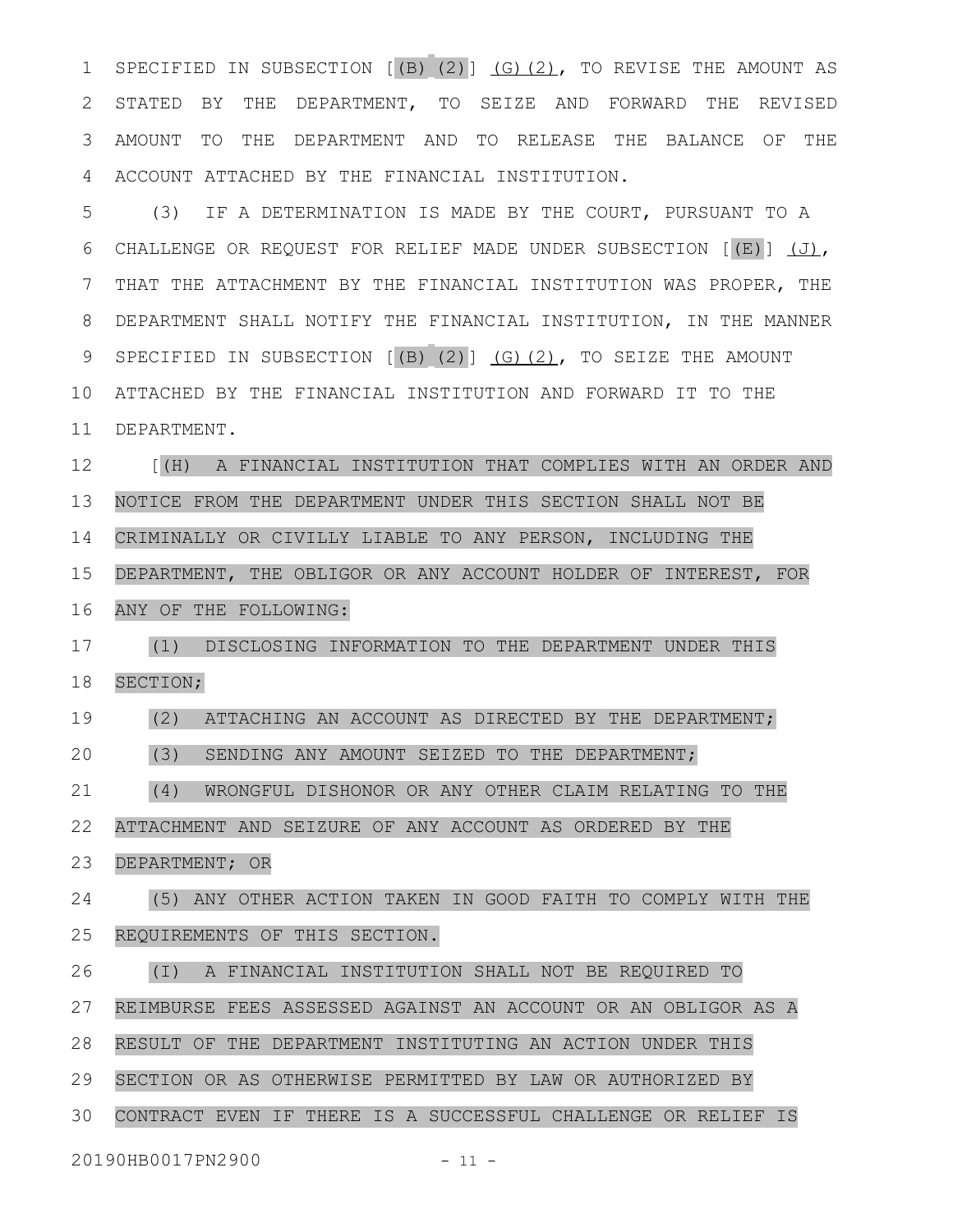GRANTED UNDER SUBSECTION (E). 1

(J) (1)] (M) A PERSON, GOVERNMENT AGENCY OR FINANCIAL INSTITUTION SHALL NOT BE SUBJECT TO ANY CIVIL OR CRIMINAL LIABILITY FOR PROVIDING, REPORTING OR MATCHING INFORMATION AND DATA OR ENCUMBERING OR SURRENDERING ASSETS UNDER THIS SECTION. THE IMMUNITY PROVIDED UNDER THIS SUBSECTION SHALL NOT APPLY TO ANY PERSON OR AGENT OF A GOVERNMENT AGENCY OR FINANCIAL INSTITUTION WHO KNOWINGLY SUPPLIES FALSE INFORMATION UNDER THIS SECTION. (N) THE FOLLOWING SHALL APPLY: (1) THE DEPARTMENT MAY IMPOSE A PENALTY UPON A FINANCIAL INSTITUTION THAT WILLFULLY FAILS TO COMPLY OR RESPOND TO, OR REFUSES TO PROCESS WITHOUT REASONABLE CAUSE, A REQUEST BY THE DEPARTMENT FOR INFORMATION PURSUANT TO SUBSECTION (A). (2) THE DEPARTMENT SHALL PROVIDE A FINANCIAL INSTITUTION TWENTY-FIVE DAYS' NOTICE AND A HEARING BEFORE THE BOARD OF FINANCE AND REVENUE PRIOR TO IMPOSING A PENALTY UNDER PARAGRAPH (1). THE PENALTY SHALL BE IN AN AMOUNT EQUAL TO FIFTY DOLLARS (\$50) FOR EACH RECORD NOT PROVIDED AND THE TOTAL PENALTY IMPOSED ON ANY FINANCIAL INSTITUTION FOR ALL SUCH FAILURES DURING ANY CALENDAR YEAR SHALL NOT EXCEED TEN THOUSAND DOLLARS (\$10,000). (3) IF, UNDER THE PROVISIONS OF THIS SECTION, A FINANCIAL INSTITUTION FAILS TO ATTACH ACCOUNTS AS REQUIRED IN A TIMELY MANNER OR FAILS TO FORWARD THE PROPER AMOUNT OF FUNDS ATTACHED TO THE DEPARTMENT AT THE TIME AND IN THE MANNER REQUIRED BY THIS SECTION, THE FINANCIAL INSTITUTION MAY BE SUBJECT TO A PENALTY OF FIVE PER CENT OF THE AMOUNT OF FUNDS WHICH SHOULD HAVE BEEN ATTACHED OR FORWARDED FOR EACH MONTH OR FRACTION THEREOF FROM THE DATE THE FUNDS SHOULD HAVE BEEN ATTACHED OR FORWARDED TO THE DATE THE FUNDS ARE ATTACHED OR FORWARDED. THE TOTAL AMOUNT OF 2 3 4 5 6 7 8 9 10 11 12 13 14 15 16 17 18 19 20 21 22 23 24 25 26 27 28 29 30

20190HB0017PN2900 - 12 -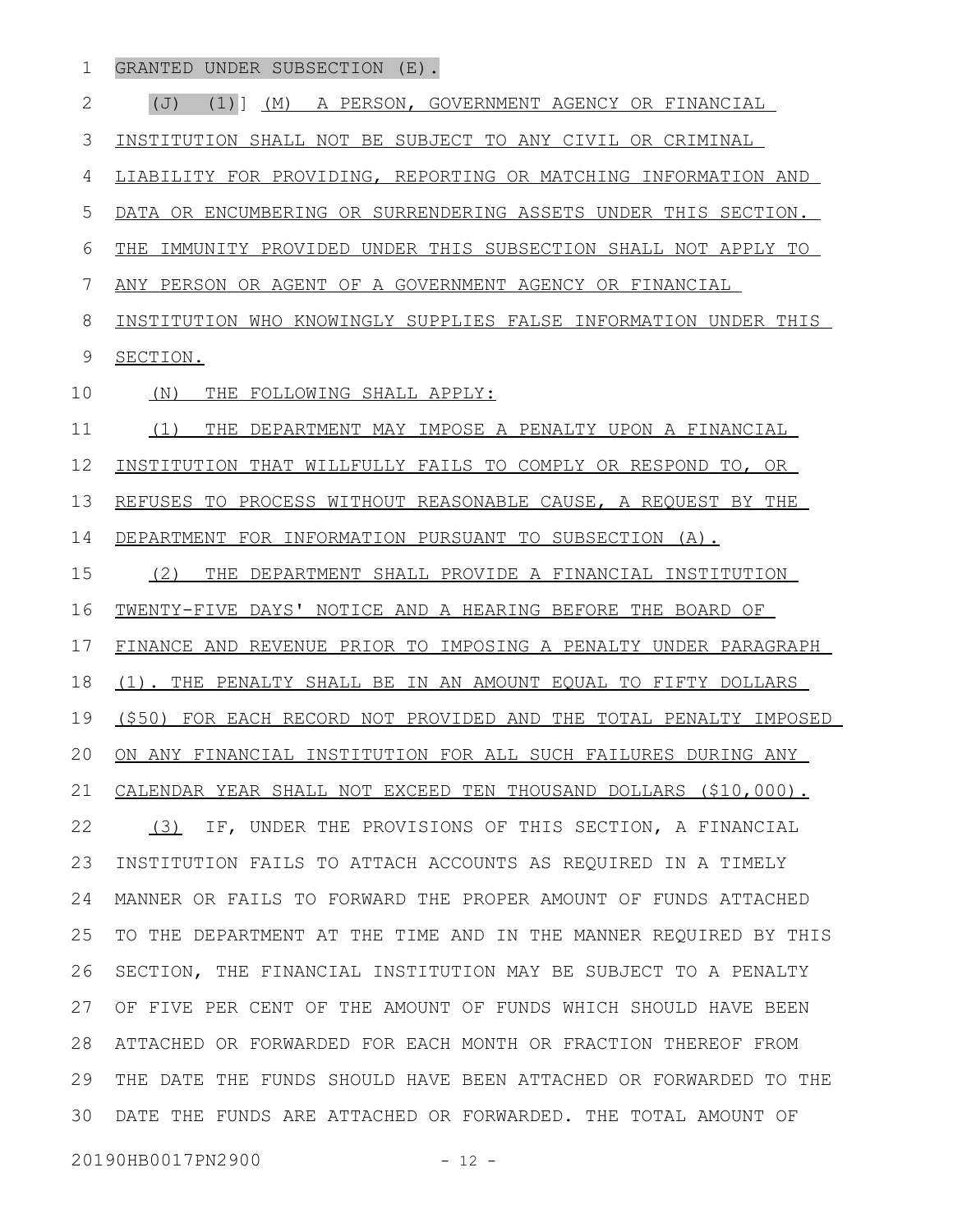THE PENALTY SHALL NOT EXCEED FIFTY PER CENT OF THE PROPER AMOUNT OF FUNDS WHICH SHOULD HAVE BEEN ATTACHED OR FORWARDED. 1 2

[(2)] (4) THE PENALTY IMPOSED BY THIS SECTION SHALL BE ASSESSED, ENFORCED, ADMINISTERED OR COLLECTED UNDER THE PROVISIONS OF ARTICLE II. 3 4 5

[(K)] (O) THIS SECTION SHALL NOT BE CONSTRUED TO PROHIBIT THE DEPARTMENT OR ANY OTHER COMMONWEALTH AGENCY FROM REQUESTING INFORMATION OR COLLECTING OBLIGATIONS DUE FROM AN OBLIGOR IN ANY OTHER MANNER AUTHORIZED BY LAW. 6 7 8 9

[(L) NO FINANCIAL INSTITUTION MAY BE REQUIRED TO NOTIFY AN OBLIGOR OR AN ACCOUNT HOLDER OF INTEREST OF A REQUEST FOR INFORMATION UNDER THIS SECTION BY THE DEPARTMENT OR A COURT. (M)] (P) PRIOR TO REQUESTING INFORMATION OR ATTACHING AN 14 ACCOUNT UNDER THIS SECTION, THE DEPARTMENT SHALL DEVELOP 15 GUIDELINES: 10 11 12 13

(1) DESCRIBING ITS TAX COLLECTION PROCEDURES; 16

(2) DESCRIBING THE RIGHTS AND REMEDIES AVAILABLE TO TAXPAYERS; 17 18

(3) DESCRIBING ACCEPTABLE FORMATS OF INFORMATION REPORTS 19

BETWEEN THE DEPARTMENT AND FINANCIAL INSTITUTION PURSUANT TO 20

21 SUBSECTION (B);

(4) DESCRIBING THE MANNER IN WHICH ACCOUNTS MUST BE 22

DISCLOSED BY THE FINANCIAL INSTITUTION COMPLETING THE REPORTS; 23

[(3)] (5) DISCLOSING THE CIRCUMSTANCES IN WHICH THE 24

DEPARTMENT MAY ATTACH AN ACCOUNT UNDER THIS SECTION; 25

[(4)] (6) DESCRIBING THE POLICIES REGARDING SPOUSAL RELIEF AND SEVERE ECONOMIC HARDSHIP RELIEF; 26 27

[(5)] (7) ADVISING FINANCIAL INSTITUTIONS OF THE REQUIREMENTS 29 OF THIS SECTION; AND 28

[(6)] (8) DESCRIBING THE DEPARTMENT'S POLICIES AND 30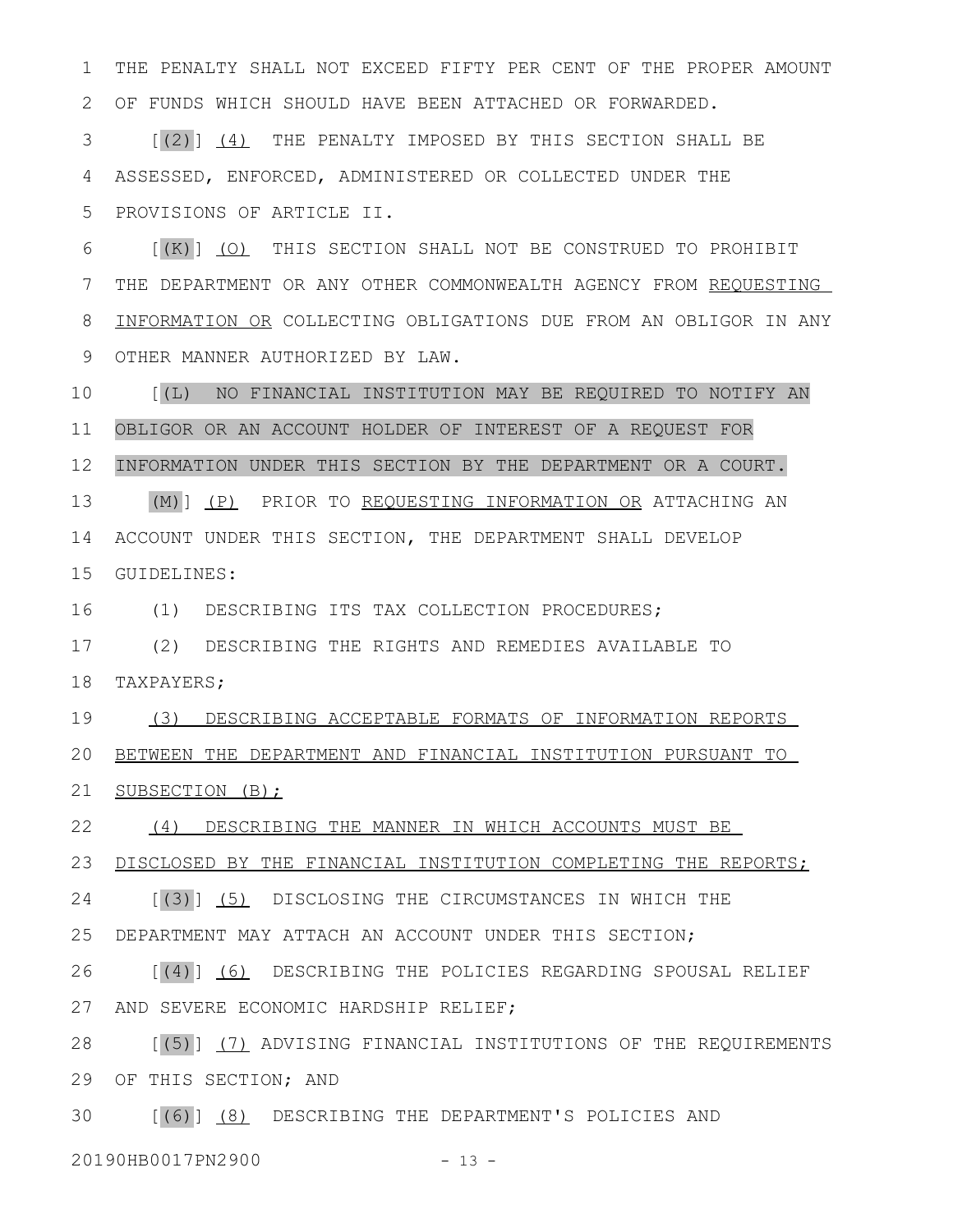PROCEDURES USED TO ATTACH AND SEIZE ACCOUNTS UNDER THIS SECTION. 1

(Q) ACCOUNTS, FUNDS AND PROPERTY SUBJECT TO ATTACHMENT UNDER 2

 THIS SECTION SHALL NOT INCLUDE THE FOLLOWING: 3

(1) AN ACCOUNT SUBJECT TO A SECURITY INTEREST, CONTROL 4

AGREEMENT OR PLEDGED SECURITY FOR A LOAN OR OTHER OBLIGATION. 5

(2) MONEY OR PROPERTY DEPOSITED TO AN ACCOUNT AFTER THE TIME 6

THAT A FINANCIAL INSTITUTION INITIALLY ATTACHES THE ACCOUNT. 7

(3) AN ACCOUNT THAT A FINANCIAL INSTITUTION HAS A PRESENT 8

RIGHT TO EXERCISE A RIGHT OF SETOFF EITHER UNDER AN AGREEMENT 9

BETWEEN THE FINANCIAL INSTITUTION AND THE OBLIGOR OR OTHERWISE 10

UNDER APPLICABLE LAW. 11

(4) AN ACCOUNT THAT HAS AN ACCOUNT HOLDER OF INTEREST NAMED 12

AS AN OWNER ON THE ACCOUNT. 13

(5) AN ACCOUNT TO WHICH AN OBLIGOR DOES NOT HAVE AN 14

UNCONDITIONAL RIGHT OF ACCESS. 15

(6) AN ACCOUNT THAT MAY NOT BE ATTACHED UNDER FEDERAL LAW. 16

[(N)] (R) AS USED IN THIS SECTION, THE FOLLOWING WORDS AND PHRASES SHALL HAVE THE MEANINGS GIVEN TO THEM IN THIS 17 18

SUBSECTION: 19

"ACCOUNT." [(1)] ANY OF THE FOLLOWING: 20

[(I)] (1) FUNDS FROM A DEMAND DEPOSIT ACCOUNT, CHECKING ACCOUNT, NEGOTIABLE ORDER OF WITHDRAWAL ACCOUNT, SAVINGS ACCOUNT, TIME DEPOSIT ACCOUNT, MONEY MARKET MUTUAL FUND ACCOUNT OR CERTIFICATE OF DEPOSIT ACCOUNT. 21 22 23 24

[(II)] (2) FUNDS PAID TOWARD THE PURCHASE OF SHARES OR OTHER INTEREST IN AN ENTITY AS DESCRIBED IN PARAGRAPHS (1) AND (2) OF THE DEFINITION OF "FINANCIAL INSTITUTION." 25 26 27

[(III)] (3) FUNDS OR PROPERTY HELD BY A DEPOSITORY INSTITUTION AS DESCRIBED IN PARAGRAPH (3) OF THE DEFINITION OF "FINANCIAL INSTITUTION." 3028 29

20190HB0017PN2900 - 14 -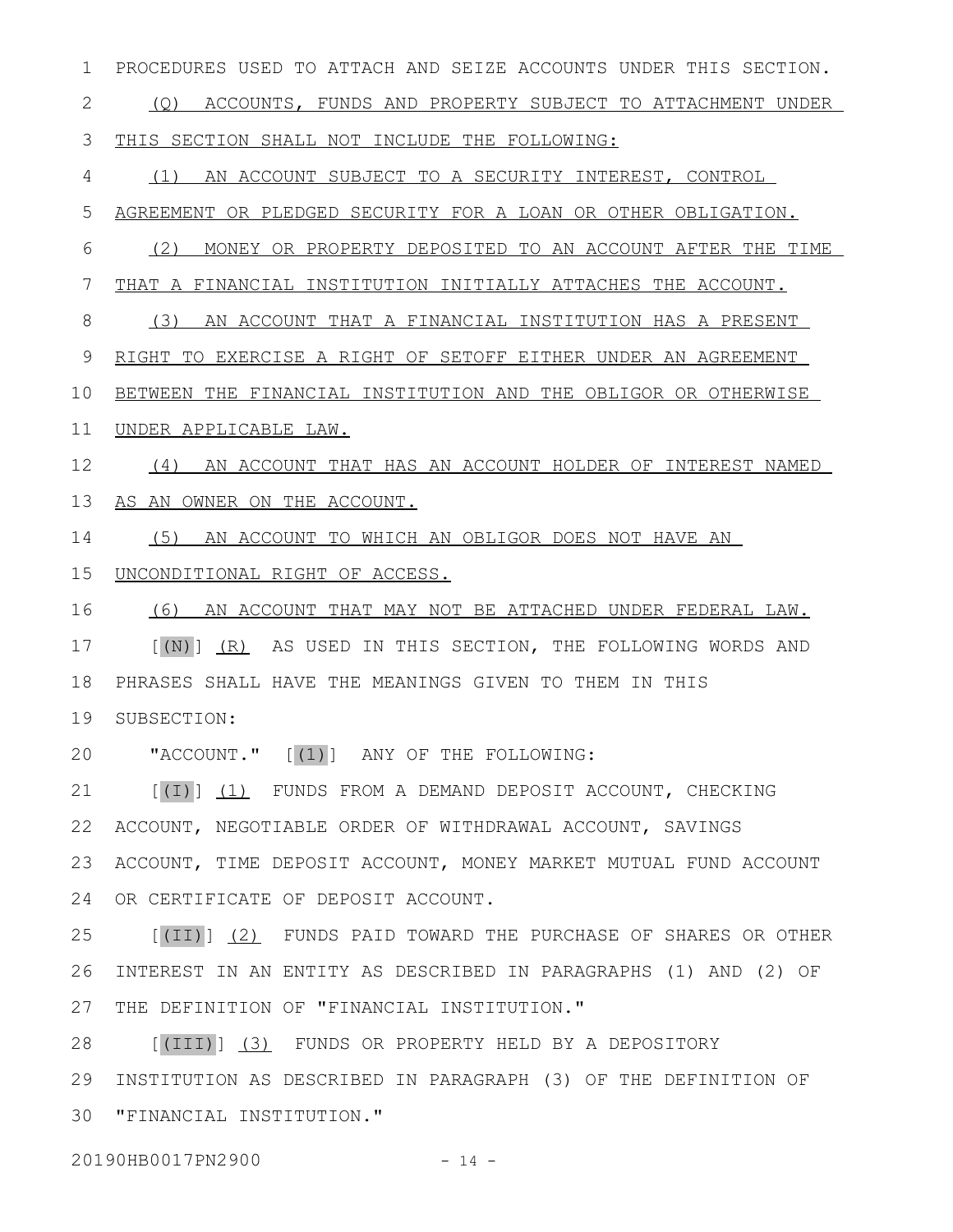| 1  | [(2)<br>THE TERM SHALL NOT INCLUDE ANY OF THE FOLLOWING:         |
|----|------------------------------------------------------------------|
| 2  | AN ACCOUNT SUBJECT TO A SECURITY INTEREST, CONTROL<br>(I)        |
| 3  | AGREEMENT OR PLEDGED SECURITY FOR A LOAN OR OTHER OBLIGATION.    |
| 4  | (TI)<br>FUNDS OR PROPERTY DEPOSITED TO AN ACCOUNT AFTER THE      |
| 5  | TIME THAT A FINANCIAL INSTITUTION INITIALLY ATTACHES THE         |
| 6  | ACCOUNT.                                                         |
| 7  | (III)<br>AN ACCOUNT THAT A FINANCIAL INSTITUTION HAS A PRESENT   |
| 8  | RIGHT TO EXERCISE A RIGHT OF SETOFF EITHER UNDER AN AGREEMENT    |
| 9  | BETWEEN THE FINANCIAL INSTITUTION AND THE OBLIGOR OR OTHERWISE   |
| 10 | UNDER APPLICABLE LAW.                                            |
| 11 | (IV) AN ACCOUNT THAT HAS AN ACCOUNT HOLDER OF INTEREST NAMED     |
| 12 | AS AN OWNER ON THE ACCOUNT.                                      |
| 13 | AN ACCOUNT THAT AN OBLIGOR DOES NOT HAVE AN<br>(V)               |
| 14 | UNCONDITIONAL RIGHT OF ACCESS.                                   |
| 15 | (VI) AN ACCOUNT THAT CAN NOT BE ATTACHED UNDER FEDERAL LAW.]     |
| 16 | "ACCOUNT HOLDER OF INTEREST." A PERSON, OTHER THAN AN            |
| 17 | OBLIGOR OF AN ACCOUNT, WHO ASSERTS AN INTEREST IN AN ACCOUNT     |
| 18 | BASED UPON OWNERSHIP, POSSESSION OF A SECURITY INTEREST, LIEN OR |
| 19 | JUDGMENT.                                                        |
| 20 | "ASSET INFORMATION." ACCOUNT BALANCES AND ACCOUNT                |
| 21 | IDENTIFYING INFORMATION PROVIDED BY A REPORT REQUESTED UNDER     |
| 22 | SUBSECTION (A).                                                  |
| 23 | "DEPARTMENT." THE DEPARTMENT OF REVENUE OF THE COMMONWEALTH.     |
| 24 | "FINANCIAL INSTITUTION." ANY OF THE FOLLOWING:                   |
| 25 | (1) A DEPOSITORY INSTITUTION AS DEFINED IN SECTION 3(C) OF       |
| 26 | THE FEDERAL DEPOSIT INSURANCE ACT (64 STAT. 873, 12 U.S.C. \$    |
| 27 | $1813(C)$ .                                                      |
| 28 | (2) A FEDERAL CREDIT UNION OR STATE CREDIT UNION AS DEFINED      |
| 29 | IN SECTION 1752(1) OF THE FEDERAL CREDIT UNION ACT (48 STAT.     |
| 30 | 1216, 12 U.S.C. $\frac{1}{5}$ 1752(1)).                          |
|    |                                                                  |

20190HB0017PN2900 - 15 -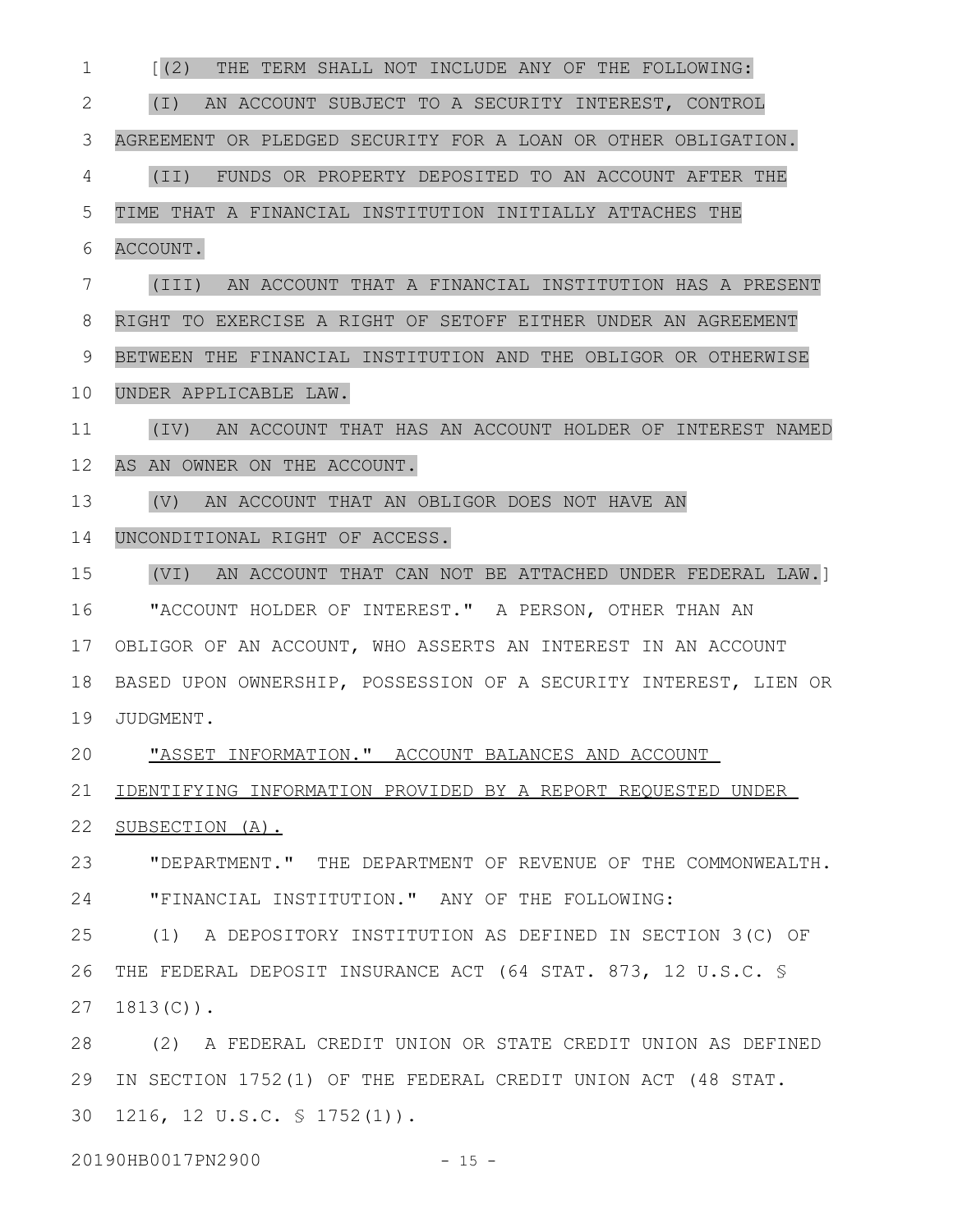(3) A BENEFIT ASSOCIATION, SAFE DEPOSIT COMPANY, MONEY MARKET MUTUAL FUND OR SIMILAR ENTITY DOING BUSINESS IN THIS COMMONWEALTH THAT HOLDS PROPERTY OR MAINTAINS ACCOUNTS REFLECTING PROPERTY BELONGING TO OTHERS. 1 2 3 4

"IDENTIFYING INFORMATION." NAME, RECORD ADDRESS, SOCIAL SECURITY NUMBER OF AN INDIVIDUAL OR OTHER TAXPAYER 5 6

## IDENTIFICATION NUMBER. 7

"OBLIGOR." ANY OF THE FOLLOWING: 8

(1) AN ENTITY ENGAGED IN A BUSINESS WHOSE PROPERTY IS 10 SUBJECT TO A COMMONWEALTH TAX LIEN OR LIENS TOTALING AT LEAST 11 ONE THOUSAND DOLLARS (\$1,000). 9

(2) AN INDIVIDUAL OPERATING AS A SOLE PROPRIETOR WHOSE PROPERTY IS SUBJECT TO A COMMONWEALTH TAX LIEN OR LIENS TOTALING 14 AT LEAST ONE THOUSAND DOLLARS (\$1,000). 12 13

(3) A SHAREHOLDER, MEMBER OR PARTNER OF A PASS-THROUGH ENTITY WHOSE PROPERTY IS SUBJECT TO A COMMONWEALTH TAX LIEN OR 17 LIENS TOTALING AT LEAST ONE THOUSAND DOLLARS (\$1,000). 15 16

(4) A CORPORATE OFFICER OR OTHER RESPONSIBLE INDIVIDUAL WHO HAS BEEN ASSESSED PURSUANT TO THE PROVISIONS OF SECTION 225 OR 320 AND WHOSE PROPERTY IS SUBJECT TO A COMMONWEALTH TAX LIEN OR LIENS TOTALING AT LEAST ONE THOUSAND DOLLARS (\$1,000). 21 18 19 20

"PASS-THROUGH ENTITY." A PARTNERSHIP AS DEFINED IN SECTION 301(N.0) OR A PENNSYLVANIA S CORPORATION AS DEFINED IN SECTION 301(N.1). 22 23 24

"TAX LIEN." 25

(1) A LIEN RECORDED AS PROVIDED BY LAW TO REFLECT A FINAL TAX LIABILITY. A TAX LIEN MAY BE RECORDED ONLY AFTER: 26 27

(I) AN ASSESSMENT OR SIMILAR DETERMINATION THAT A TAXPAYER 28

29 HAS A TAX LIABILITY IS ISSUED BY THE DEPARTMENT;

(II) THE ASSESSMENT OR SIMILAR DETERMINATION UNDER 30

20190HB0017PN2900 - 16 -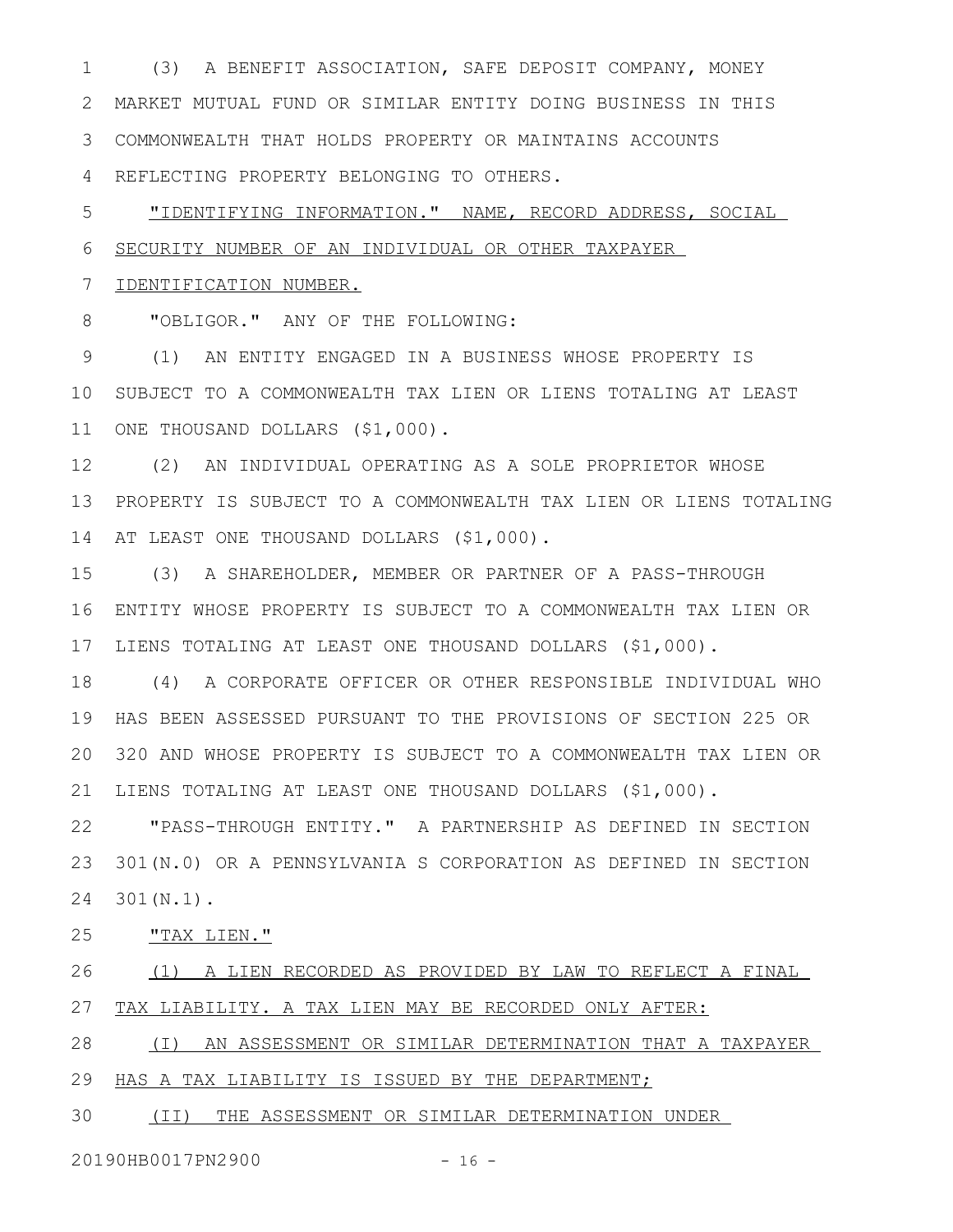| 1             | SUBPARAGRAPH (I) IS ISSUED IN THE MANNER REQUIRED BY LAW; AND    |
|---------------|------------------------------------------------------------------|
| 2             | THE APPEAL RIGHTS TO THE ASSESSMENT OR SIMILAR<br>(III)          |
| 3             | DETERMINATION HAVE EXPIRED, THE LIABILITY WAS SUSTAINED THROUGH  |
| 4             | THE APPEALS PROCESS OR THE TAXPAYER FAILED TO PROVIDE AN APPEAL  |
| 5             | BOND IF REQUIRED TO DO SO BY THE DEPARTMENT AS AUTHORIZED BY     |
| 6             | LAW.                                                             |
| 7             | A TAX LIEN DOES NOT INCLUDE A STATUTORY LIEN THAT HAS<br>(2)     |
| 8             | NOT BEEN RECORDED IN ACCORDANCE WITH PARAGRAPH (1).              |
| $\mathcal{G}$ | SECTION 3. THE ACT IS AMENDED BY ADDING SECTIONS TO READ:        |
| 10            | Section 3003.23. Statute of Limitation for Collection of<br><--  |
| 11            | Assessed Taxes.-- (a) The following shall apply:                 |
| 12            | For a tax administered by the Department of Revenue,<br>(1)      |
| 13            | except under Article XXI, the Department of Revenue may collect  |
| 14            | the tax owed if collection commences within ten years of the     |
| 15            | date the settlement, determination or assessment of the tax      |
| 16            | becomes final. For nonfiled returns, the Department of Revenue   |
| 17            | shall induce the filing of a return or settle, determine or      |
| 18            | assess the tax liability of a nonfiled tax period within ten     |
| 19            | years of the tax return due date. The filing of a tax lien shall |
| 20            | not extend the ten-year period to collect a tax.                 |
| 21            | (2) Paragraph (1) shall not affect the Department of             |
| 22            | Revenue's ability to set off tax overpayments by the taxpayer    |
| 23            | against any taxes and other obligations owing the Commonwealth   |
| 24            | by the taxpayer or to set off tax liabilities owed to the        |
| 25            | Commonwealth with moneys owed the taxpayer by the Commonwealth   |
| 26            | within the applicable collection period.                         |
| 27            | The following shall apply:<br>(b)                                |
| 28            | The Department of Revenue shall have no time limitation<br>(1)   |
| 29            | to collect taxes in the following cases:                         |
| 30            | (i) For trust fund tax liabilities a taxpayer either             |

20190HB0017PN2900 - 17 -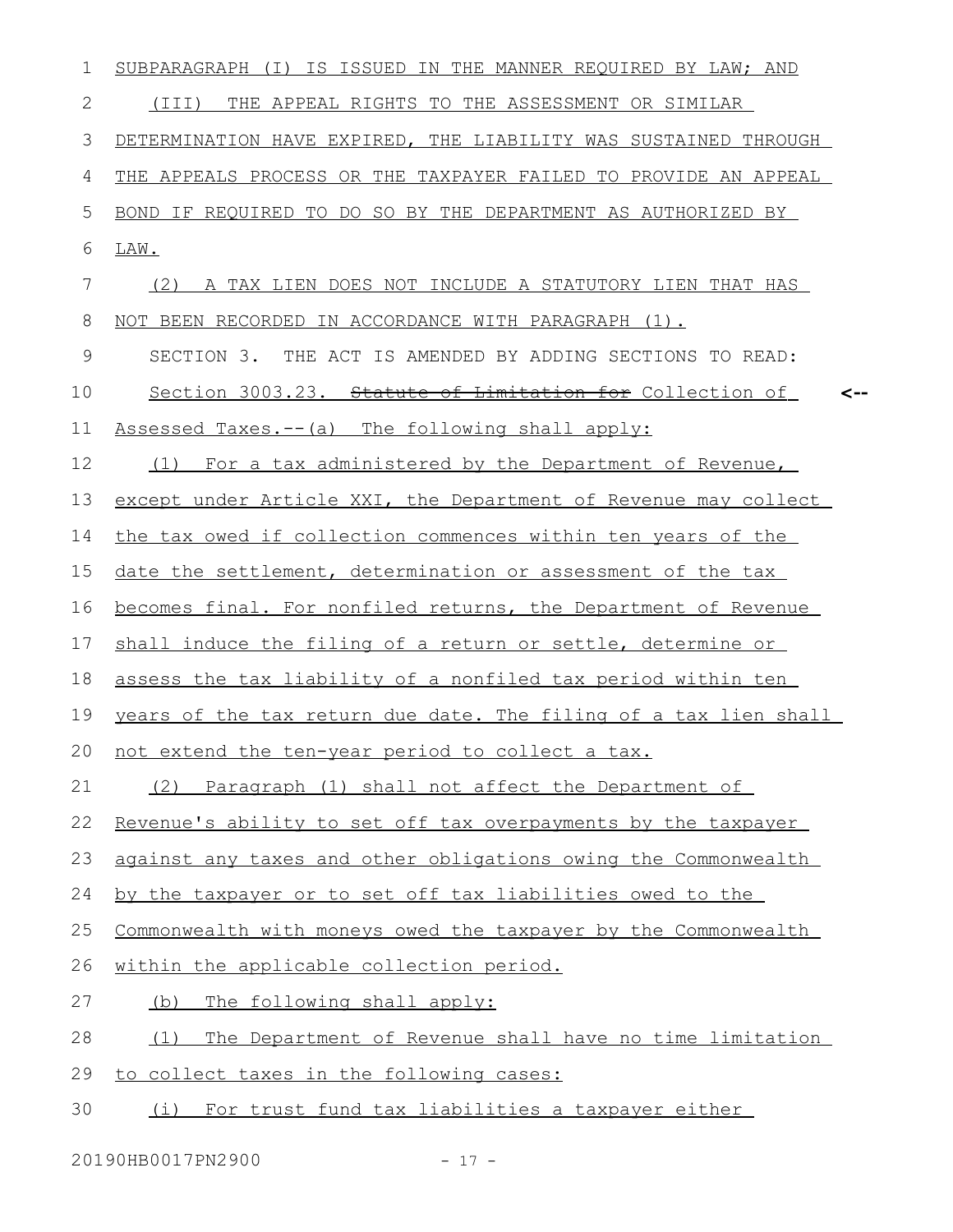| 1  | collected or withheld, as an agent of or in trust for the            |
|----|----------------------------------------------------------------------|
| 2  | Commonwealth, but wilfully failed, grossly neglected or refused      |
| 3  | to remit to the Commonwealth notwithstanding whether the             |
| 4  | taxpayer filed a return.                                             |
| 5  | (ii) If a taxpayer files a false and fraudulent tax return           |
| 6  | or report.                                                           |
| 7  | (iii) If a taxpayer wilfully fails to file a tax return or           |
| 8  | report as required by law.                                           |
| 9  | (iv) If a taxpayer attempts to evade or defeat a tax.                |
| 10 | For a tax offense for which a taxpayer has been<br>$(\triangledown)$ |
| 11 | criminally charged and convicted in which tax liabilities remain     |
| 12 | unpaid.                                                              |
| 13 | (vi) For liabilities of eligible taxes unknown to the                |
| 14 | Department of Revenue that have not been extinguished under          |
| 15 | subsection (a) prior to the commencement of the tax amnesty          |
| 16 | period of a subsequently enacted or approved tax amnesty program     |
| 17 | administered by the Department of Revenue.                           |
| 18 | (2) The collection expiration date shall be tolled for the           |
| 19 | time when any of the following events are pending, plus one          |
| 20 | vear:                                                                |
| 21 | During a bankruptcy or proceeding during which the<br>(i)            |
| 22 | taxpayer's assets are in the control or custody of an                |
| 23 | administrative body, court or duly appointed quardian, receiver      |
| 24 | or trustee.                                                          |
| 25 | The period during which a taxpayer's offer-in-<br>$(i$ i)            |
| 26 | compromise is under consideration by the Department of Revenue.      |
| 27 | The duration of an installment agreement or deferred<br>(iii)        |
| 28 | payment plan between the taxpayer and the Department of Revenue.     |
| 29 | The duration, from commencement through final<br>(iv)                |
| 30 | determination, of a proceeding which constitutes a tax appeal or     |

20190HB0017PN2900 - 18 -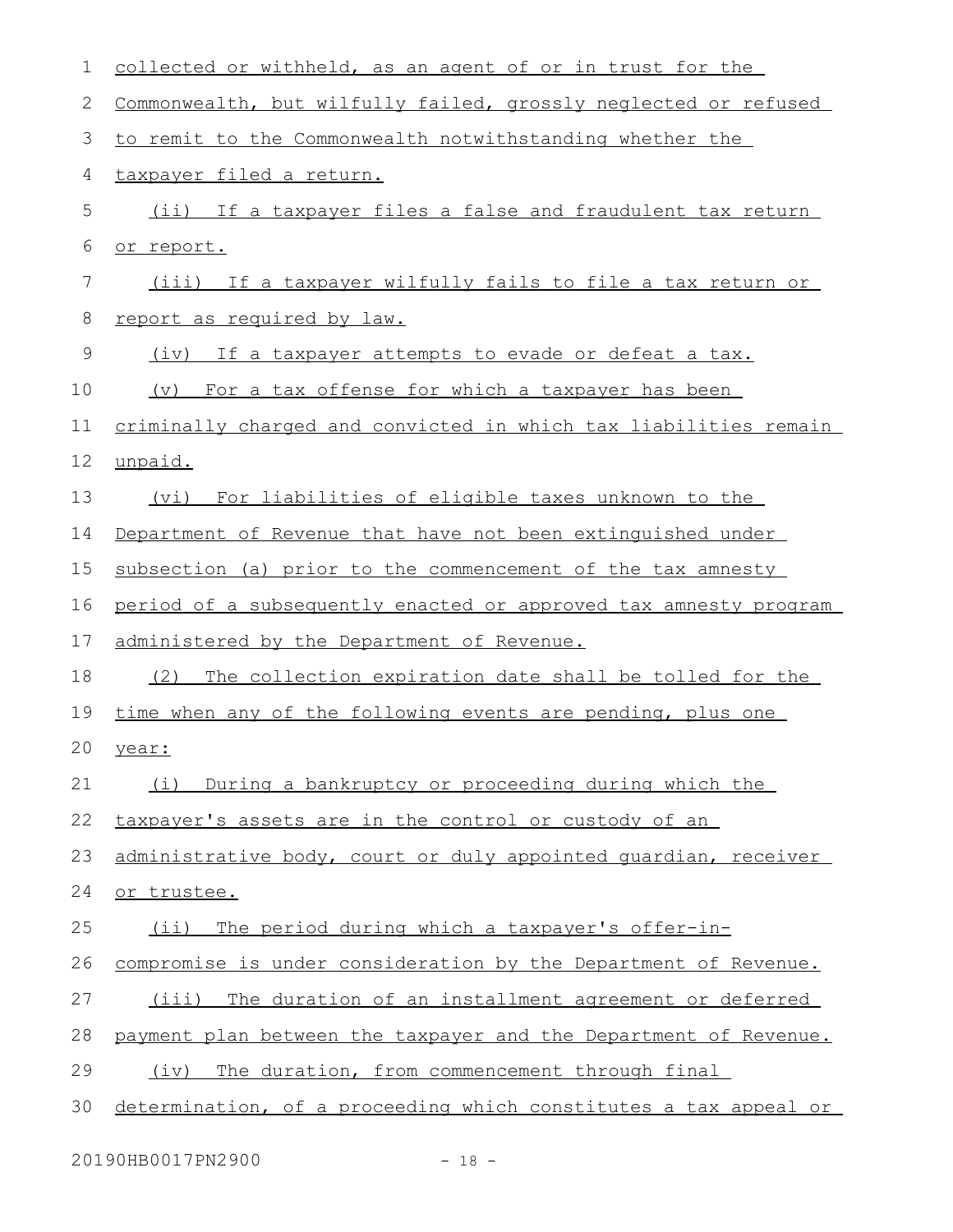| 1  | which opposes a collection action before an administrative                 |
|----|----------------------------------------------------------------------------|
| 2  | tribunal or court of law or in which the taxpayer has filed a              |
| 3  | lawsuit or brought a cause of action against the Department of             |
| 4  | Revenue.                                                                   |
| 5  | The duration of a taxpayer's military service for which<br>$(\nabla)$      |
| 6  | the taxpayer is eligible for and has received a Federal                    |
| 7  | extension.                                                                 |
| 8  | (vi) For a period of time as the taxpayer and the Department               |
| 9  | of Revenue may agree, in writing, to extend the collection                 |
| 10 | expiration date.                                                           |
| 11 | (c) As used in this section, the following words and phrases               |
| 12 | shall have the meanings given to them in this subsection:                  |
| 13 | <u>"Tax." A tax, interest, addition to tax, penalty, fee and</u>           |
| 14 | other cost, including the cost of collection.                              |
| 15 | Section 3003.24. Period of Limitations on Criminal Tax<br><--              |
| 16 | <u>Prosecutions.--(a) A person shall not be prosecuted, tried or</u>       |
| 17 | punished for an offense under a tax statute administered by the            |
| 18 | Department of Revenue except if prosecution is instituted within           |
| 19 | three years after the commission of the offense.                           |
| 20 | (b) If the period under subsection (a) has expired, a                      |
| 21 | prosecution may be instituted for:                                         |
| 22 | (1) An offense a material element of which is either fraud                 |
| 23 | or a breach of fiduciary obligation within one year after the              |
| 24 | discovery of the offense. This paragraph shall not extend the              |
| 25 | period of limitation UNDER SUBSECTION (A) otherwise applicable             |
| 26 | by more than two years.                                                    |
| 27 | The offense of wilfully attempting to evade or defeat a<br>(2)             |
| 28 | tax or the payment of a tax within one year after the discovery            |
| 29 | of the offense. This paragraph shall not extend the period of<br><--       |
| 30 | <b>limitation</b> UNDER SUBSECTION (A) otherwise applicable by more<br><-- |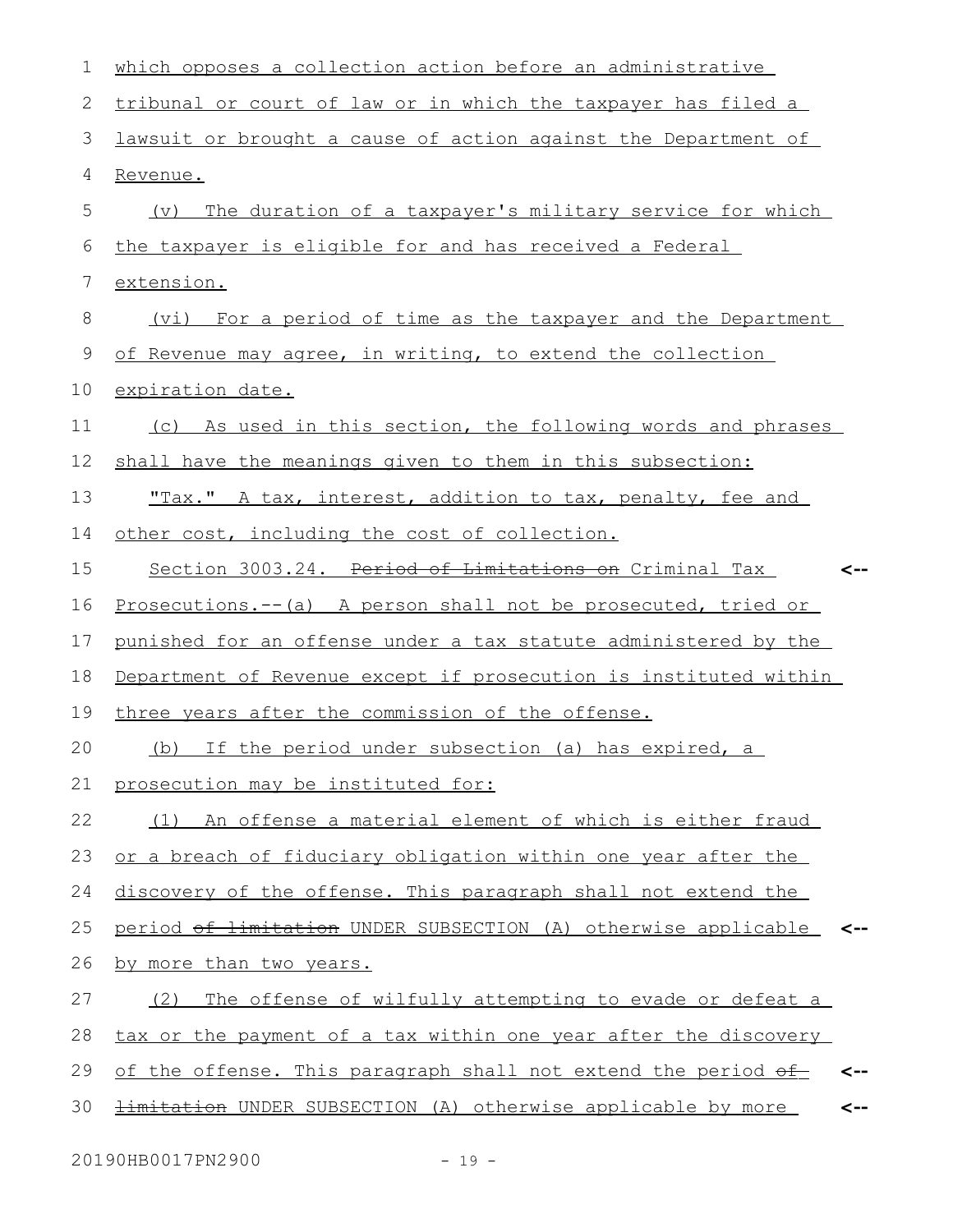1 than three years.

| $\mathbf{2}$ | (c) In addition to a criminal offense identified in the tax        |
|--------------|--------------------------------------------------------------------|
| 3            | statutes administered by the Department of Revenue, a person may   |
| 4            | be prosecuted for an offense provided for under 18 Pa.C.S.         |
| 5            | (relating to crimes and offenses), relating to misconduct under    |
| 6            | the tax statutes, if the prosecution is instituted within five     |
| 7            | years after the commission of the offense.                         |
| 8            | (d) In addition to the imposition of a fine and imprisonment       |
| 9            | and if a taxpayer has been convicted of a tax-related offense      |
| 10           | under a statutory provision, the defendant taxpayer shall be       |
| 11           | <u>ordered and required to pay the Department of Revenue</u>       |
| 12           | restitution of each tax liability for which a conviction has       |
| 13           | been entered. The amount of restitution shall be the taxes,        |
| 14           | interest and penalties accrued through the date of payment.        |
| 15           | Section 2 4. The following apply:<br><--                           |
| 16           | THE ADDITION OF SECTION 204(73) OF THE ACT SHALL<br>(1)<br><--     |
| 17           | APPLY TO THE SALE AT RETAIL OR USE OF CANNED SOFTWARE ON OR        |
| 18           | AFTER THE EFFECTIVE DATE OF THIS SECTION.                          |
| 19           | $(1)$ (2) The addition of sections 3003.23 and 3003.24 of $\leq$   |
| 20           | the act shall not relieve a person of a tax, interest,             |
| 21           | addition to a tax, penalty, fee and other cost payable by the      |
| 22           | person on the effective date of this section.                      |
| 23           | $(2)$ (3) If a court of competent jurisdiction holds that $\lt$ -- |
| 24           | a tax, interest, addition to tax, penalty, fee and other cost      |
| 25           | or money payable to the Commonwealth, or any officer or            |
| 26           | agency of the Commonwealth, cannot be settled, assessed or         |
| 27           | collected under the procedure provided by the addition of          |
| 28           | sections 3003.23 and 3003.24 of the act, the matters shall         |
| 29           | continue to be settled or assessed and collected under the         |
| 30           | laws in force prior to the effective date of this section.         |
|              |                                                                    |

20190HB0017PN2900 - 20 -